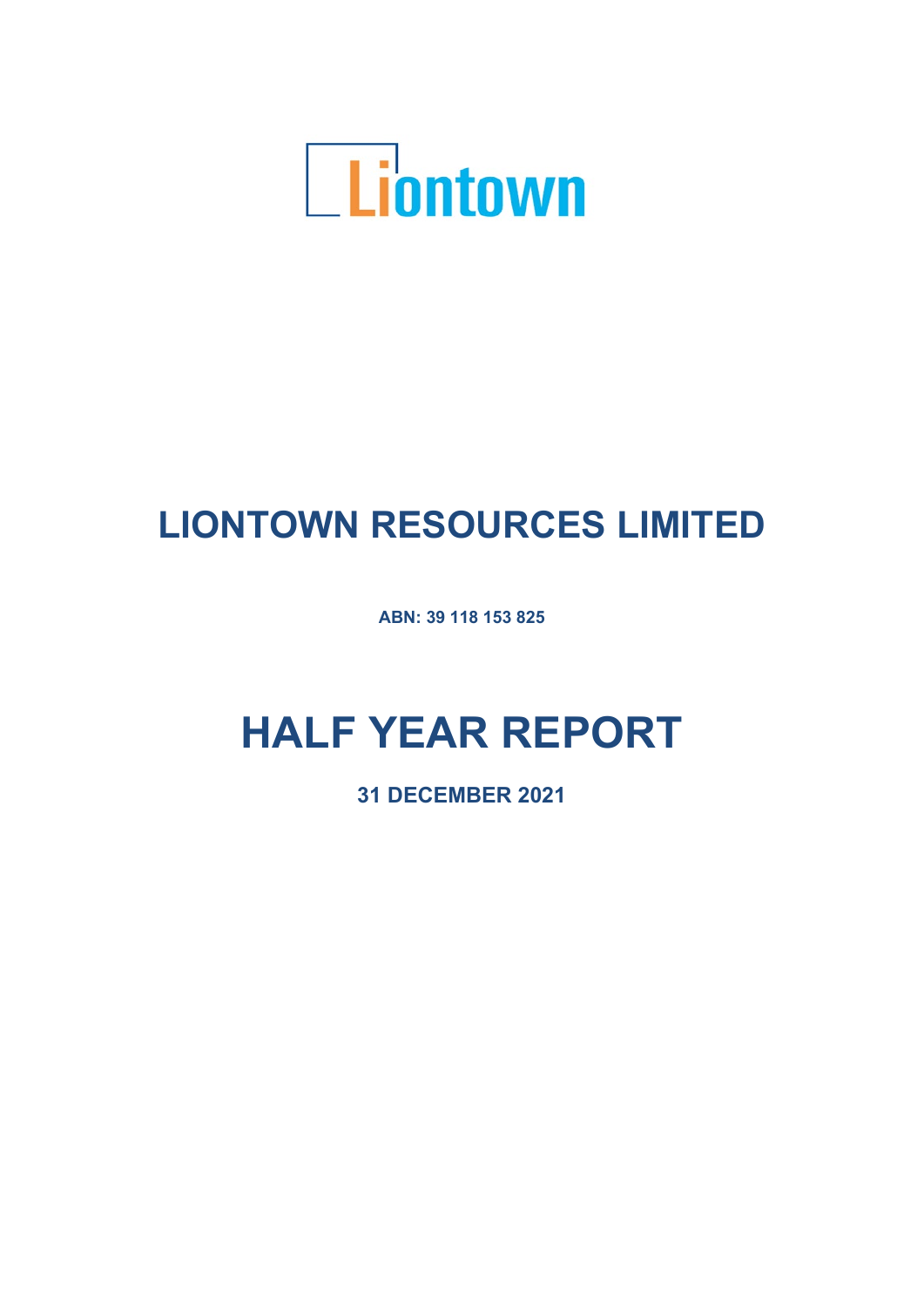# **Liontown Resources Limited Corporate Directory**

#### **Directors**

Timothy Goyder **Chairman**<br>
Antonino Ottaviano **Chairman**<br>
Managing

Antonino Ottaviano Managing Director / CEO<br>
David Richards Technical Director (resign David Richards Technical Director (resigned 24<sup>th</sup> November 2021)<br>Craig Williams **Technical Director** Director Craig Williams **Non-Executive Director**<br>
Anthony Cipriano **Non-Executive Director** Anthony Cipriano<br>
Steven Chadwick<br>
Non-Executive Director Steven Chadwick Non-Executive Director<br>
Jennifer Morris Non-Executive Director Non-Executive Director (appointed 24<sup>th</sup> November 2021)

## **Company Secretary**

Clinton McGhie

## **Principal Place of Business & Registered Office**

Level 2, 1292 Hay Street West Perth, Western Australia 6005 Tel: (+61 8) 6186 4600 Web: www.ltresources.com.au Email: info@ltresources.com.au

### **Auditors**

HLB Mann Judd (WA Partnership) Level 4, 130 Stirling Street PERTH, WESTERN AUSTRALIA 6000

#### **Share Registry**

Computershare Investor Services Pty Limited Level 11, 172 St Georges Terrace PERTH, WESTERN AUSTRALIA 6000 Tel: 1300 557 010

### **Home Exchange**

Australian Securities Exchange Limited Level 40, Central Park 152- 158 St Georges Terrace PERTH, WESTERN AUSTRALIA 6000

## **ASX Codes**

Share Code: LTR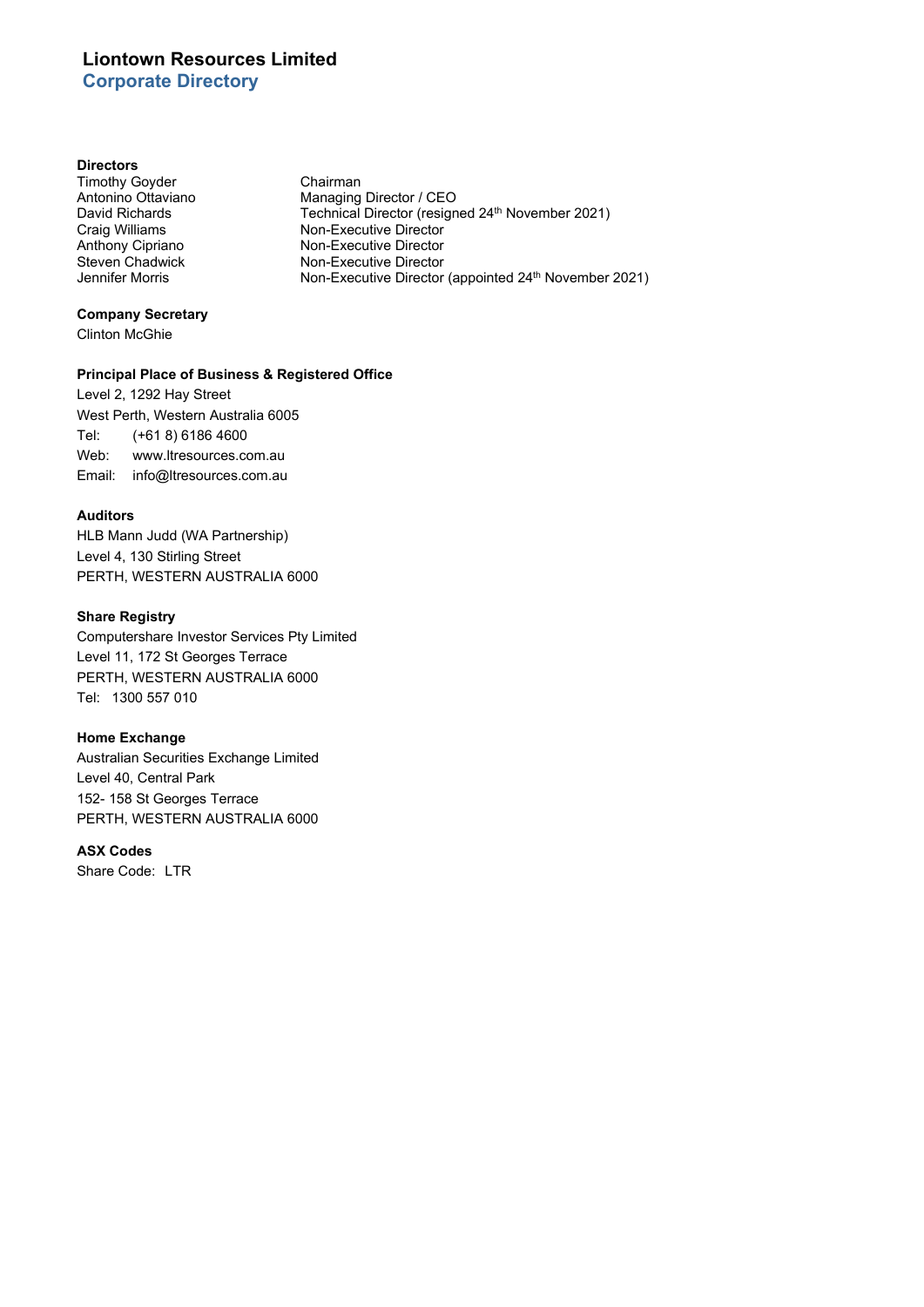**For the half-year ended 31 December 2021**

| Directors' Report                                                                        | 4                |
|------------------------------------------------------------------------------------------|------------------|
| <b>Auditor's Independence Declaration</b>                                                | 12 <sup>12</sup> |
| <b>Condensed Consolidated Statement of Profit or Loss and Other Comprehensive Income</b> | 13               |
| <b>Condensed Consolidated Statement of Financial Position</b>                            | 14               |
| <b>Condensed Consolidated Statement of Changes in Equity</b>                             | 15               |
| <b>Condensed Consolidated Statement of Cash Flows</b>                                    | 16               |
| Notes to the Condensed Consolidated Financial Statements                                 | 17               |
| Directors' Declaration                                                                   | 26               |
| <b>Independent Auditor's Review Report</b>                                               | 27               |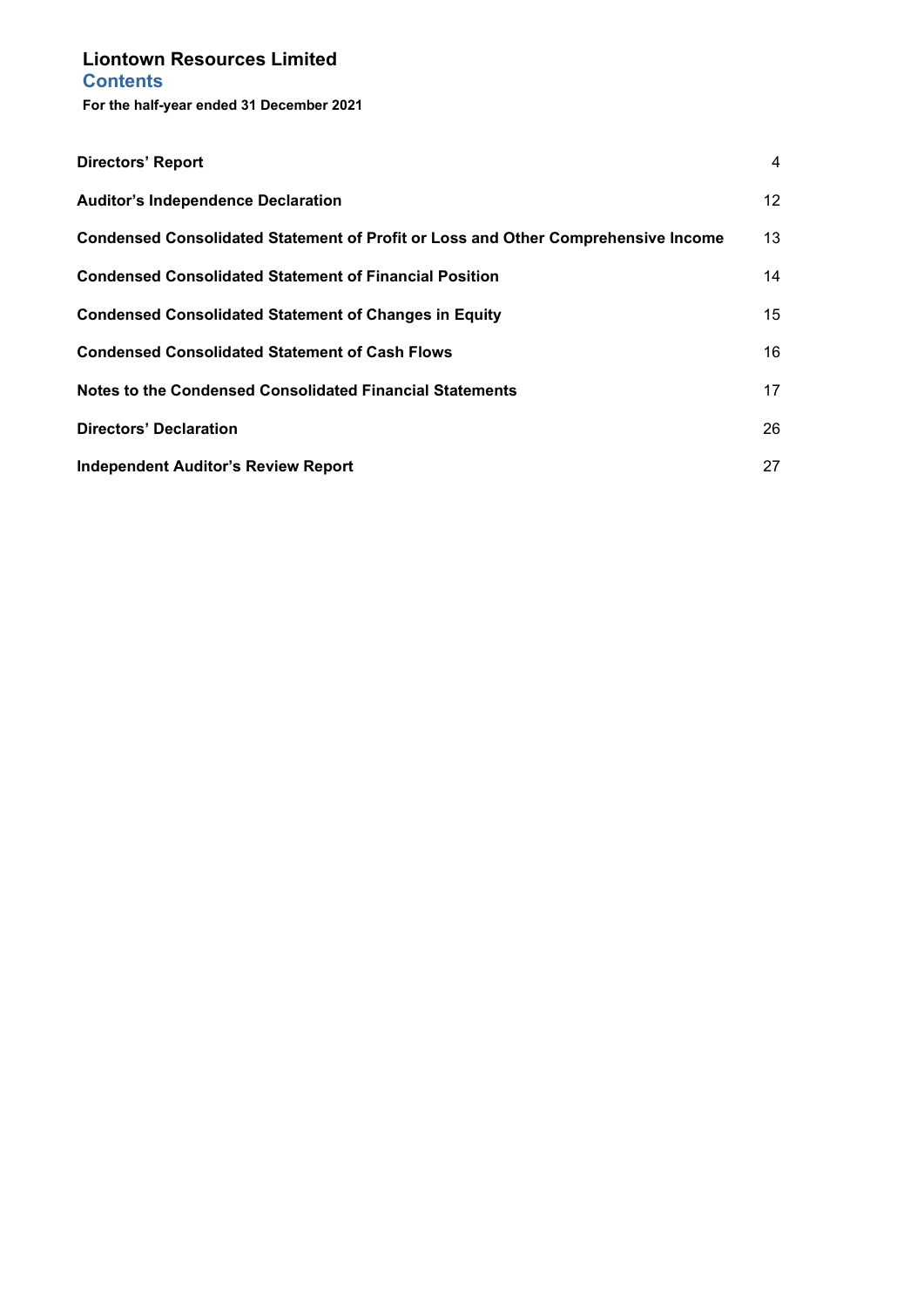# <span id="page-3-0"></span>**Directors' Report**

#### **For the half-year ended 31 December 2021**

Your directors submit the financial report for Liontown Resources Limited (**Liontown** or the **Company**) and the entities it controlled as at and for the half-year ended 31 December 2021 (the **Group**). In compliance with the provisions of the *Corporations Act 2001*, the directors report as follows:

#### **DIRECTORS**

The names of directors who held office during or since the end of the half-year and until the date of this report are as below. Directors were in office for this entire period unless otherwise stated.

Timothy Goyder Chairman Antonino Ottaviano

David Richards Technical Director (resigned 24th November 2021) Craig Williams **Non-Executive Director**<br>
Anthony Cipriano **Non-Executive Director** Anthony Cipriano<br>
Steven Chadwick<br>
Non-Executive Director Steven Chadwick<br>
Steven Chadwick Non-Executive Director<br>
Non-Executive Director Non-Executive Director (appointed 24<sup>th</sup> November 2021)

#### **REVIEW OF OPERATIONS**

#### **1. Overview**

During the half year ended 31 December 2021, the Group completed technical and financial studies at its flagship 100% owned Kathleen Valley Lithium Project located in Western Australia. The Company divested non-lithium assets located in Western Australia through the demerger of wholly owned subsidiary Minerals 260 Limited which was subsequently listed on the ASX as part of an Initial Public Offering (**IPO**).

At Kathleen Valley, the Definitive Feasibility Study (**DFS**) confirmed the technical and financial viability of a long life, highgrade mining and processing operation. The DFS outlined a Tier-1 global lithium project with exceptionally strong financial and technical merits, combined with a class-leading sustainability and ESG framework that is being fully integrated with the Project's development. Final investment decision (**FID**) is targeted for Q2, 2022 with first production expected in the first half of 2024.

Continued work on the Downstream Scoping Study (**DSS**) investigating the production of lithium hydroxide monohydrate (**LHM**) at Kathleen Valley was also completed. Results reinforce the exceptional financial and economic returns that would be generated by the addition of an on-site downstream processing plant. The DSS has provided a strong basis to proceed with a Downstream Pre-Feasibility Study which will further investigate the robust fundamentals and compelling economics of a downstream refinery at Kathleen Valley.

Liontown executed a royalty termination deed with Ramelius Resources Limited (ASX: RMS) in August 2021 which saw the Company pay \$30.25m to terminate the royalty rights Ramelius held over the Kathleen Valley Project. Removal of the royalty obligation aligns clearly with the Company's stated objective of reducing the operating costs of the Project.

The Company signed a landmark Native Title Agreement (**NTA**) with the Tjiwarl Native Title Holders (the Tjiwarl). The agreement represents a significant Project approval, enabling the finalisation of key permit submissions for Kathleen Valley. The agreement defines a process and pathway for ongoing active engagement with the Tjiwarl as the Project develops and matures.

In November 2021, Liontown released its inaugural Environmental, Social and Governance (**ESG**) Report, summarising the Company's strategy and performance on its most critical ESG issues for the year ended 30 June 2021. Liontown has established a Climate Strategy Roadmap, that puts it on a trajectory to achieve net zero emissions by 2034.

During the period, Liontown completed institutional placements totalling \$502m (before costs). The Company received strong demand from high-quality domestic and offshore institutions reinforcing the strength of Liontown's world-class Kathleen Valley Lithium-Tantalum Project. The Company now has a significant capital base for which to accelerate the development of Kathleen Valley.

#### **2. Kathleen Valley Lithium Project, Western Australia (100% owned)**

*The Kathleen Valley Project is located in Western Australia, ~680km north-east of Perth and ~350km north-northwest of Kalgoorlie, within the Eastern Goldfields of the Archaean Yilgarn Craton. Liontown commenced work at Kathleen Valley in 2017 and has since defined a world-class Mineral Resource Estimate of 156Mt @ 1.4% Li2O and 130ppm Ta2O5 and completed a Definitive Feasibility Study (DFS) which confirms the potential for a long-life, standalone mining and processing operation.*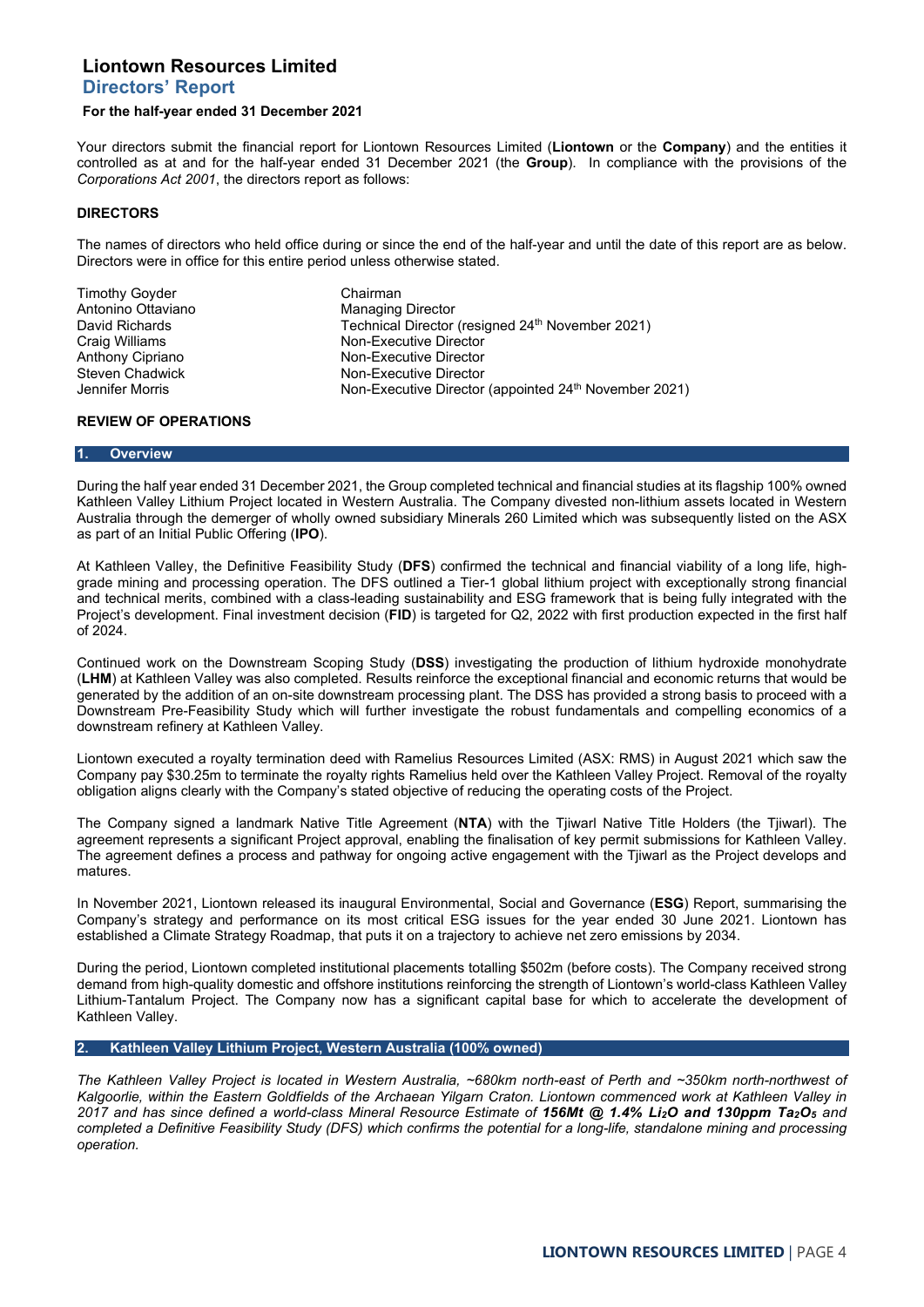#### **HALF YEAR ACHIEVEMENTS AND HIGHLIGHTS:**

- Definitive Feasibility Study (DFS) confirms the technical and financial viability of a standalone 2.5Mtpa increasing to 4Mtpa mining and processing operation based on an updated Ore Reserve of **68.5Mt @ 1.34% Li2O and 120ppm Ta2O5.**
- Ore Reserve underpins a 23-year mine life with initial production of  $\sim$ 511ktpa 6% Li<sub>2</sub>O spodumene concentrate (SC6.0) and 428tpa of 30% Ta<sub>5</sub>O<sub>5</sub> concentrate.
- A Downstream Scoping Study (DSS) leveraging off the DFS demonstrates the significant financial upside of an integrated mining, processing and refining operation based on the production of LHM using SC6.0 from Kathleen Valley as feedstock.

#### **Completion of Definitive Feasibility Study (DFS)**

The DFS, completed in November 2021, builds on the previous study completed in October 2020, delivering an updated Ore Reserve of **68.5Mt @ 1.34% Li2O and 120ppm Ta2O5** which will underpin a 2.5 increasing to 4Mtpa mining and processing operation over a 23-year mine life. The Ore Reserve was based on the April 2021 MRE of 156Mt @ 1.4% Li<sub>2</sub>O and 130ppm Ta<sub>2</sub>O<sub>5</sub>.

The DFS evaluated a mining and processing operation delivering an initial 511ktpa of SC6.0 and 428tpa of a 30% Ta2O5 tantalum concentrate. Following conventional underground and open pit mining and delivery to the Run-of-Mine pad, ore will be processed by Whole of Ore Flotation (**WOF**) to produce spodumene and tantalum concentrates which will then be transported in bulk for delivery to downstream customers.

The DFS outlines a Tier-1 global lithium project with exceptionally strong financial and technical merits, combined with a class-leading sustainability and ESG framework that is being fully integrated with the Project's development. Liontown's focus on an integrated, value-adding ESG framework was adopted as part of the DFS, ensuring that project permitting, social licence and engineering-related initiatives are permeated throughout the mine schedule, power usage/supply mix and project layout.

Capital costs were updated as part of the DFS to reflect current conditions in the WA resource sector and in global supply chains, with an overall weighted increase of 15%-20% in steel, copper and labour prices incorporated into cost estimates.

#### *Updated Ore Reserve*

Snowden Mining Industry Consultants (**Snowden**) was responsible for the mining component of the DFS. Snowden prepared the Ore Reserve Estimate (JORC 2012) for the Kathleen Valley underground and open pit mines as of November 2021.

The summary of the Ore Reserve prepared by Snowden is shown in *Table 1*.

| Category           | Tonnage (Mt) | Li <sub>2</sub> O<br>$(\%)$ | Li <sub>2</sub> O<br>(t) | Ta <sub>2</sub> O <sub>5</sub><br>(ppm) | Ta <sub>2</sub> O <sub>5</sub><br>(t) |
|--------------------|--------------|-----------------------------|--------------------------|-----------------------------------------|---------------------------------------|
| <b>Underground</b> |              |                             |                          |                                         |                                       |
| Proved             |              | $\overline{\phantom{a}}$    | $\overline{\phantom{0}}$ | $\overline{\phantom{a}}$                | ۰                                     |
| Probable           | 65.4         | 1.34                        | 878,966                  | 119                                     | 7,799                                 |
| <b>Sub-Total</b>   | 65.4         | 1.34                        | 878,966                  | 119                                     | 7,799                                 |
| <b>Open Pit</b>    |              |                             |                          |                                         |                                       |
| Proved             | 2.7          | 1.30                        | 33,581                   | 141                                     | 374                                   |
| Probable           | 0.5          | 0.93                        | 4,696                    | 148                                     | 75                                    |
| Sub-Total          | 3.2          | 1.21                        | 38,277                   | 142                                     | 449                                   |
| <b>TOTAL</b>       | 68.5         | 1.34                        | 917,243                  | 120                                     | 8,247                                 |

#### **Table 1: Kathleen Valley Project – Ore Reserve Estimate (November 2021)**

Notes:

*I. Tonnages and grades are diluted and reported at Li<sub>2</sub>O cut-off grade of 0.5% (open pit) and 0.7 -1.2% (Underground) and use a US \$740/ dmt FOB SC6.0 pricing assumption.* 

*II. Tonnages and grades have been rounded.*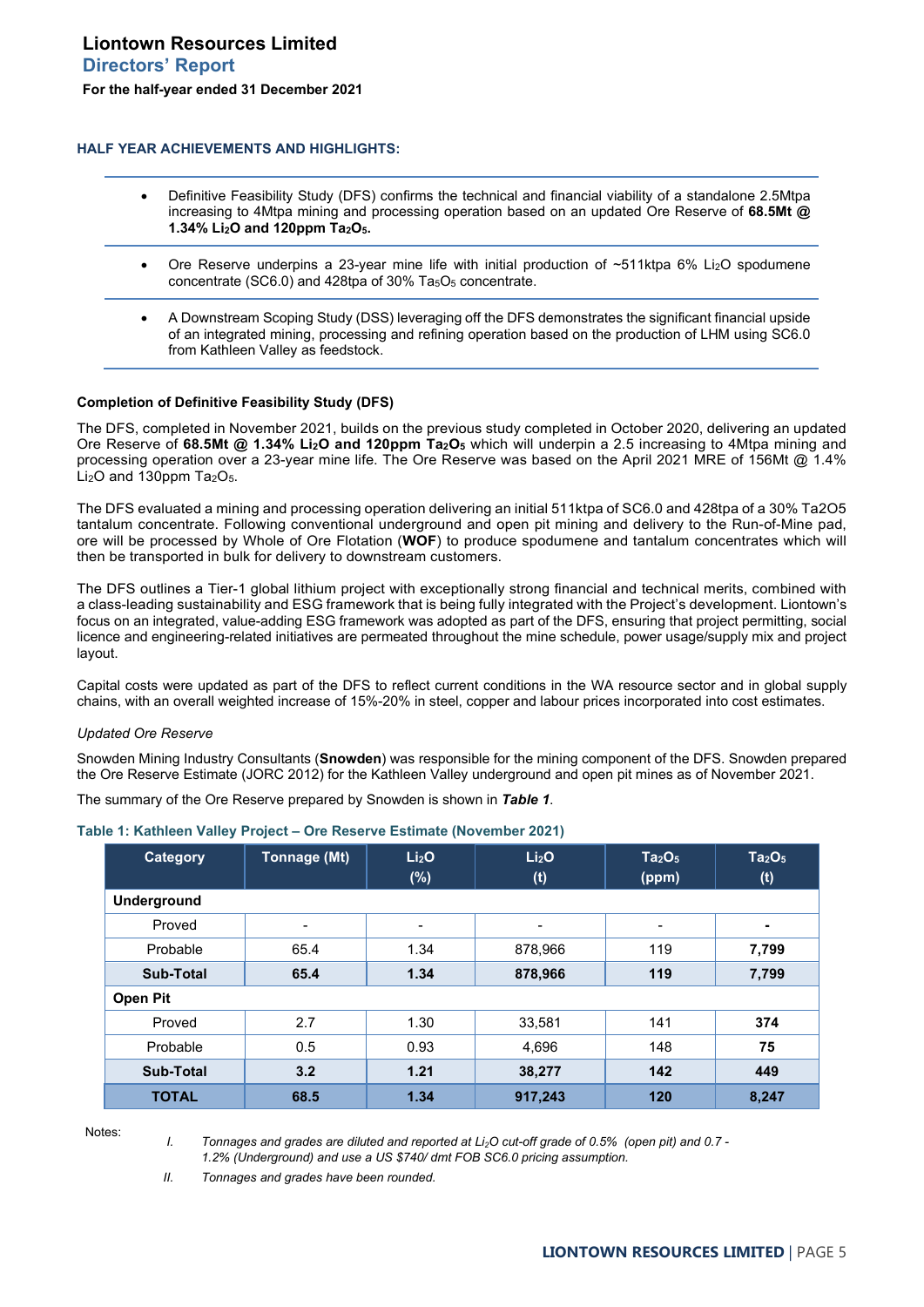# **Liontown Resources Limited Directors' Report**

## **For the half-year ended 31 December 2021**

Mineral Resources were converted to Ore Reserves in line with the material classifications which reflect the level of confidence within the resource estimate. The Ore Reserve reflects that portion of the Mineral Resource which can be economically extracted by open pit and underground mining methods.

#### *Metallurgy*

An extensive metallurgical test work program completed for the DFS confirmed the ability to produce a low impurity 6-6.5% Li<sub>2</sub>O concentrate while producing a  $\sim$ 12% Ta<sub>2</sub>O<sub>5</sub> concentrate onsite.

The metallurgical process developed consists of 2-stage crushing following by milling, a sequential magnetic—gravity circuit for tantalum extraction followed by WOF and filtration to produce a +6% Li2O concentrate. The plant design was optimised by Lycopodium Minerals Pty Ltd (**Lycopodium**) to ensure efficient ramp-up, throughput and recovery certainty by also provisioning for better operability and maintenance.

#### *DFS Financial Outcomes*

Based on a proposed increased 2.5-4Mtpa standalone mining and processing operation, the DFS has demonstrated very strong financial metrics for the Project (*Table 2*).

#### **Table 2: Kathleen Valley Project – DFS Base Case Key Metrics**

| <b>Study Outcomes</b>                                  | <b>DFS</b>                                                                                                                                    |
|--------------------------------------------------------|-----------------------------------------------------------------------------------------------------------------------------------------------|
| Post-tax NPV <sub>8%</sub> (real, post-tax) (A\$B)     | \$4.2B                                                                                                                                        |
| Internal Rate of Return (IRR %)                        | 57%                                                                                                                                           |
| Payback (years post-production)                        | 2.3                                                                                                                                           |
| Life of mine (years)                                   | $\sim$ 23 years                                                                                                                               |
| Pre-production capital cost $(3)$ $(4)$                | \$473M                                                                                                                                        |
| Cash operating costs (Years 1-5,<br>US\$/dmt) (1) (2)  | $\sim$ \$314/dmt of SC6.0                                                                                                                     |
| (including tantalum credits)                           |                                                                                                                                               |
| Cash operating costs (Years 1-10,<br>US\$/dmt) (1) (2) | $\sim$ \$319/dmt of SC6.0                                                                                                                     |
| (including tantalum credits)                           |                                                                                                                                               |
| Cash operating costs LOM, US\$/dmt) (1) (2)            | $\sim$ \$327/dmt of SC6.0                                                                                                                     |
| (including tantalum credits)                           |                                                                                                                                               |
| Cash operating costs (LOM, US\$/dmt) (1) (2)           | $~5433$ /dmt of SC6.0)                                                                                                                        |
| (including tantalum credits and royalty)               |                                                                                                                                               |
| AISC (Years 1-10 US\$/ dmt) (5)                        | $\sim$ \$452/dmt of SC6.0                                                                                                                     |
| Average steady state production                        | SC6.0 – 511 ktpa first four years and 658 ktpa after year six                                                                                 |
|                                                        | (excludes 12-month ram-up at start)                                                                                                           |
|                                                        | $30\%$ Ta <sub>2</sub> O <sub>5</sub> concentrate – 428tpa first four years and 587tpa<br>after year six (excludes 12-month ramp-up at start) |

*<sup>1</sup> Cash operating costs include all mining, processing, transport, freight to port, port costs and site administration, tantalum credit and overhead costs. Excludes sustaining capital, expansion capital and royalties.* 

*<sup>2</sup> Royalties are predominately sales price dependent therefore not included, DFS Li2O weighted average price of US\$1,1172/t FOB for years 1-5, US\$1,287/t FOB for years 1-10, US\$1,392/t FOB for LOM. Royalties equate to US\$88/t for years 1-5, US\$98/t for years 1-10 and US \$106/t for LOM.* 

*<sup>3</sup> Pre-Production Capital Costs include Project Capex, \$107M pre-production, \$23M paste fill plant and \$31M contingency.* 

*<sup>4</sup> Project CAPEX excludes working capital, finance costs, sustaining capital and corporate costs associated with project development.* 

*<sup>5</sup> All in Sustaining Capital Costs (AISC), as referred above, are cash operating costs included all mining, processing transport, freight to port, port costs, site administration/overhead costs, tantalum credits, all royalties and sustaining capital. Excludes expansion capital.* 

The production inventory and forecast financial information referred to in the DFS comprise Proved Ore Reserves (3.3%), Probable Ore Reserves (79.5%) and Inferred Mineral Resources (17.2%).

The DFS was completed to an overall +/- 15% accuracy using the key parameters and assumptions set out in Liontown's ASX release dated 11 November 2021.

#### *Implementation and Schedule*

The project execution strategy proposed for Kathleen Valley is an Engineering, Procurement and Construction Management (EPCM) approach and this formed the basis of the capital estimate and schedule. Liontown continues to work towards securing the EPCM partner to build and commission the Project.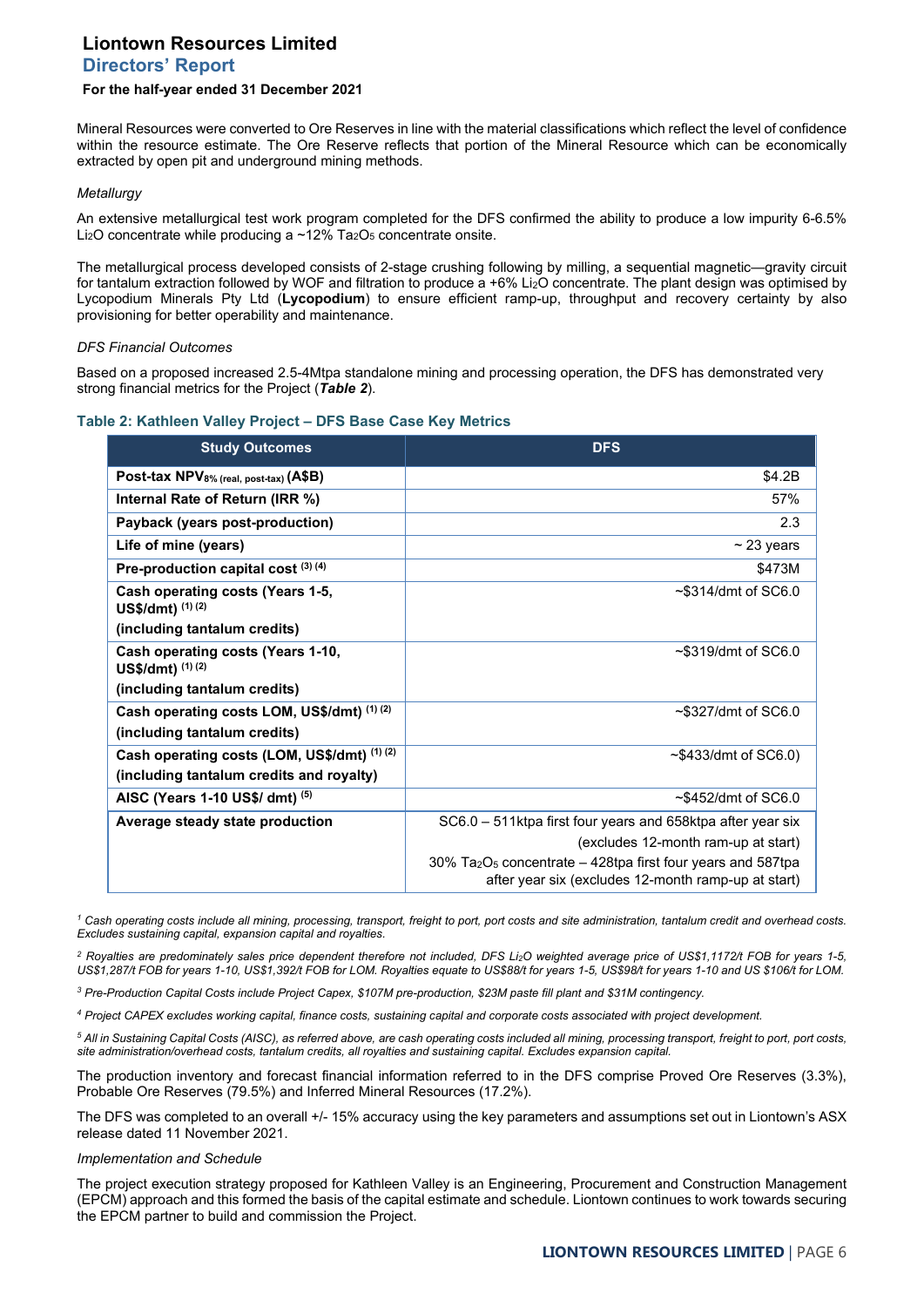# **Liontown Resources Limited Directors' Report**

## **For the half-year ended 31 December 2021**

The Company is undertaking detailed engineering and further mine planning while progressing towards final investment decision (FID) which is expected to be made in Q2, 2022. First production is planned for H1, 2024.

#### **Downstream Scoping Study (DSS)**

An updated Downstream Scoping Study (**DSS**) was completed following the release of the DFS which reinforced the exceptional financial and economic returns that would be generated by the addition of an on-site, downstream processing plant to produce battery-grade pre-cursor product.

Liontown engaged Lycopodium to evaluate the impact of integrating a downstream refinery with the mine and process plant (Integrated Project) at Kathleen Valley to produce battery-grade LHM.

As the financial analysis demonstrates below, an Integrated Project is an improved commercial proposition, given the location of the Project relative to key infrastructure including power and gas, the supply of key consumables such as acid from the nearby mining and logistics centre of Kalgoorlie and, importantly, having a suitable area for storage of tailings. Reduced transport volumes of final product would also significantly reduce operating costs.

#### *Downstream Scoping Study Financial Outcomes*

Based on a proposed 2.5Mpta increasing to 4Mtpa integrated mining, processing and refining operation, the DSS demonstrated strong financial metrics for the Integrated Project as outlined below:

## **Table 3: Kathleen Valley Integrated Project – Key Metrics**

| <b>Description</b>                                                                                                                           | LHM <sup>(9)</sup> |
|----------------------------------------------------------------------------------------------------------------------------------------------|--------------------|
| <b>Integrated Project Economics</b>                                                                                                          |                    |
| Post-tax NPV <sub>8%</sub> (A\$B real, post-tax)                                                                                             | \$9.6              |
| Internal Rate of Return (IRR %)                                                                                                              | 56%                |
| LOM Free Cashflow (A\$B, post tax)                                                                                                           | \$32.4             |
| <b>SC6.0 Metrics</b>                                                                                                                         |                    |
| Average cost of SC6.0 produced per DFS (US\$/dmt LOM including tantalum credits,<br>royalties and excludes transport and logistics) $(7)(8)$ | <b>US\$378</b>     |
| SC6.0 Transport costs to Geraldton including port charged (US\$/dmt SC6.0 for product<br>sold and not converted to LHM)                      | <b>US\$55</b>      |
| SC6.0 AISC per DFS (US\$/dmt SC6.0 produced), excluding transport (10)                                                                       | US\$400            |
| <b>LHM Metrics</b>                                                                                                                           |                    |
| Design produced rate per LHM train (ktpa LHM)                                                                                                | 28.8ktpa           |
| LOM Integrated Capex (A\$B, SC6.0 Plant + Refinery) (2) (3) (5)                                                                              | \$2.0B             |
| Average weighted LHM pricing Real Spot (US\$/dmt sold) (6)                                                                                   | US\$29,401         |
| LOM Average LHM cash operating costs (US\$/t LHM produced) (1) (4) (7) (8)                                                                   | US\$5,894          |

<sup>1</sup> Cash operating costs for LHM produced includes all mining, processing, downstream refining, transport, state and private royalties, freight to port, *port costs, site administration, overhead costs and tantalum credits. Excludes sustaining capital.* 

*<sup>2</sup> Integrate Capex for LHM production includes \$538M for the mine/SC6.0 processing plant (DFS) and \$1.5B for the downstream refinery. Excludes working capital, finance costs, sustaining capital and corporate costs associated with project development.* 

*<sup>3</sup> SC6.0 plant capital to DFS level +/- 15% accuracy, DSS to +/- 30% accuracy.* 

*<sup>4</sup> DFS included no contingency on SC6.0 operating costs, DSS included no contingency on operating costs.* 

*<sup>5</sup> DFS included (\$31M) capital contingency, DSS included (\$258M) contingency on capital costs. Project totals exclude working capital, finance costs, sustaining capital and corporate costs associated with project development.* 

*<sup>6</sup> LHM pricing per Roskill price estimates from 2024-2041, 2041 price assumed for years after 2041.* 

*<sup>7</sup> SC6.0 Pricing per ASX announcement "Kathleen Valley DFS confirms Tier-1 global lithium project with outstanding economics and sector-leading sustainability credentials" released 11 November 2021.* 

*<sup>8</sup> All SC6.0 concentrate metrics based on a normalised 6% concentrate basis.*

*<sup>9</sup> All costs expressed in Australian dollars unless noted otherwise.*

*<sup>10</sup> All In Sustaining Capital Costs (AISC), as referred to above, are cash operating costs including all mining, processing, site administration/overhead costs, state and private royalties, tantalum credits and sustaining capital.* 

The DSS was completed to an overall +/- 30% accuracy based on material assumptions outlined in Liontown's ASX release dated 11 November 2021.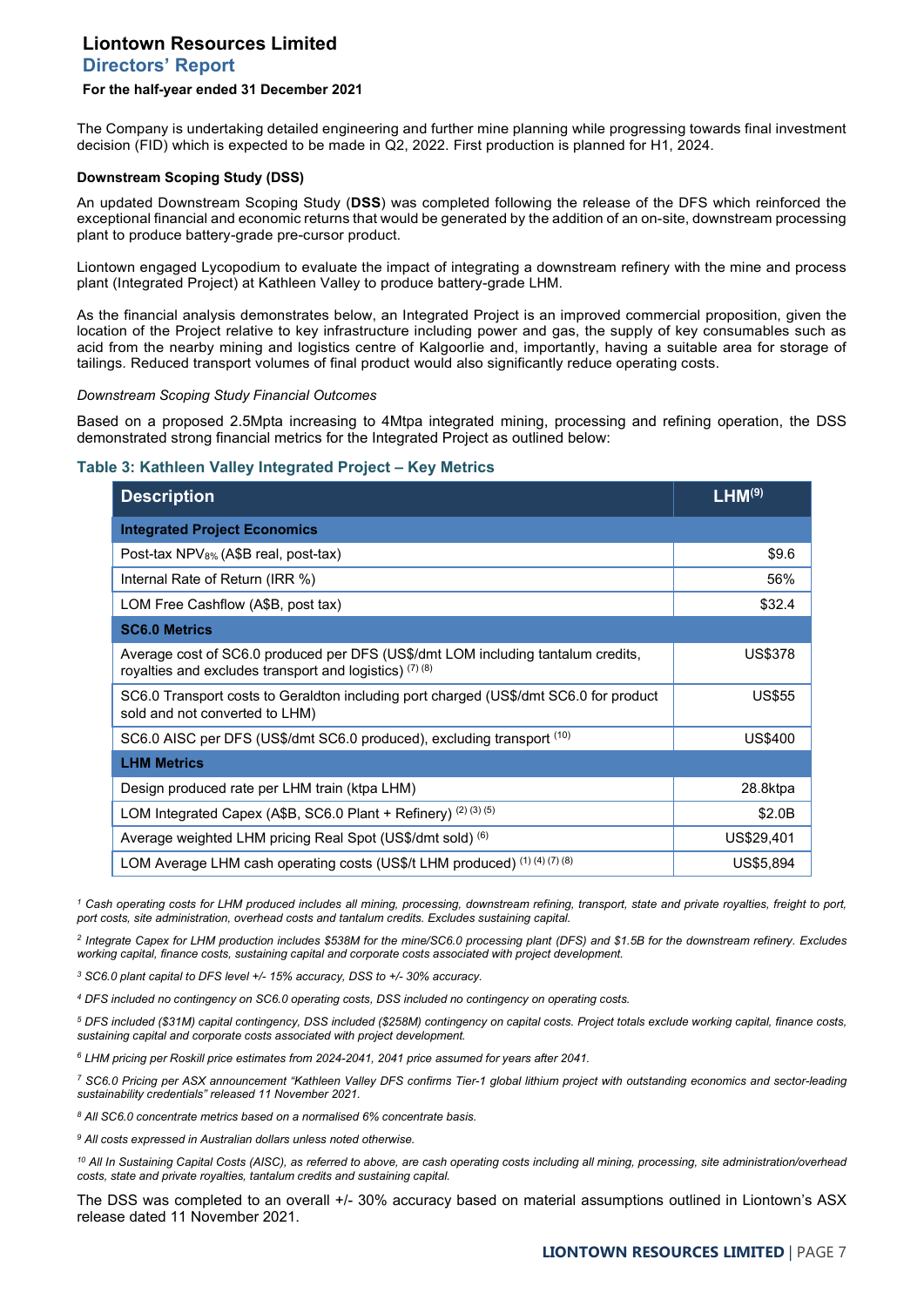# **Liontown Resources Limited Directors' Report**

#### **For the half-year ended 31 December 2021**

The compelling economic upside to the DSS justified Liontown commencing the Downstream PFS, which will refine the envisaged strategy of developing an integrated processing and LHM refining operating in distinct stages utilising the SC6.0 feedstock from Kathleen Valley.

#### *Metallurgy and Process Flowsheet*

The envisaged LHM flowsheet was sized to process up to 570ktpa of SC6.0 comprising three parallel processing trains to produce a nominal total of 86ktpa battery grade LHM. A staged low risk approach to the construction of the downstream refinery has been adopted in the Company's analysis with a single refining train expected to be commissioned in year six of the SC6.0 plant operating followed by a further two trains three years later.

#### **Native Title Agreement**

Liontown and the Tjiwarl Native Title Holders (**the Tjiwarl**) signed a landmark Native Title Agreement (**NTA**) for the Project. The NTA followed two and a half years of negotiations between the Tjiwarl and Liontown, resulting in the formalisation of an agreement that embodies the spirit of genuine collaboration and respect which facilities project development while protecting heritage and country. Early inclusion of the Tjiwarl in the planning of the Project ensured that vital cultural and heritage considerations have been included in the fundamental design and layout.

The agreement is a major milestone for the Project and enables the finalisation of remining project permitting submissions for the Project.

#### **3. Buldania Project, Western Australia (100% owned)**

*The Buldania Project is located in the Eastern Goldfields, approximately 600km east of Perth and 200km north of the regional*  port of Esperance. Historical mapping and exploration delineated a large spodumene-bearing pegmatite swarm which had not *previously been assessed for lithium or associated rare metals. Drilling defined by Liontown has defined a maiden Mineral Resources Estimate of 14.9Mt @ 0.97% Li2O and 44ppm Ta2O5.* 

During the half year, Liontown completed an RC drilling program comprising 42 drill holes (BDRC0179-0220) for 6,338m. Drilling was designed to test regional geochemical targets for shallow LCT pegmatite hosted Lithium mineralisation peripheral the Anna resource area and in the NW of the project.

The geological observations from the regional drilling indicate multiple, thin, stacked LCT pegmatites throughout the broader area, however the majority were not spodumene bearing. Where spodumene was observed the drilling was immediately adjacent to the Anna resource area. Final assay results are awaited.

#### **4. Corporate**

#### **Termination of Kathleen Valley Royalty**

Liontown executed a royalty termination deed with Ramelius Resources Limited (ASX: RMS) which saw the Company pay \$30.25m to terminate the royalty rights Ramelius held over the Kathleen Valley Project. Removal of the royalty obligation aligns clearly with the Company's stated objective of reducing the operating costs of the Project.

#### **Demerger and IPO of Minerals 260**

The Company completed a demerger of wholly owned subsidiary Minerals 260 Limited, which was subsequently listed on the ASX as part of an Initial Public Offer (IPO), divesting the non-lithium exploration assets in Western Australia. Projects divested include Moora, Koojan JV, Dingo Rocks and Yalwest. The demerger was undertaken by way of an in-specie distribution.

The Minerals 260 IPO successfully raised \$30 million and closed heavily subscribed. Minerals 260 commenced trading on the Australian Securities Exchange on 12 October 2021 under the ASX code "MI6".

#### **Release of Inaugural ESG Report**

Liontown released the inaugural Environmental, Social and Governance (ESG) Report, summarising the Company's strategy and performance on its most critical ESG issues for the year ended 30 June 2021. The framework developed includes a strong focus on stakeholder engagement, minimising future carbon emissions, water usage and land disturbance in-line with industry best practice.

The Company has established a Climate Strategy Roadmap which will be formalised over the next 12 months with the aim to achieve net-zero emissions by 2034. Liontown is designing and building a state-of-the-art project for the future with a minimum 60% renewable power supply from the outset and a bio-fuel ready mine and transport fleet.

#### **Equity Capital Raisings**

During the period, Liontown completed two institutional placement's totalling \$502m (before costs). On 22 July 2021, the Company completed a placement to raise \$52 million (before costs) by issuing 68,420,000 fully paid ordinary shares at an issue price of \$0.76 per share. On 7 December 2021, the Company completed a placement to raise \$450 million (before costs) by issuing 272,727,273 fully paid ordinary shares at an issue price of \$1.65 per share.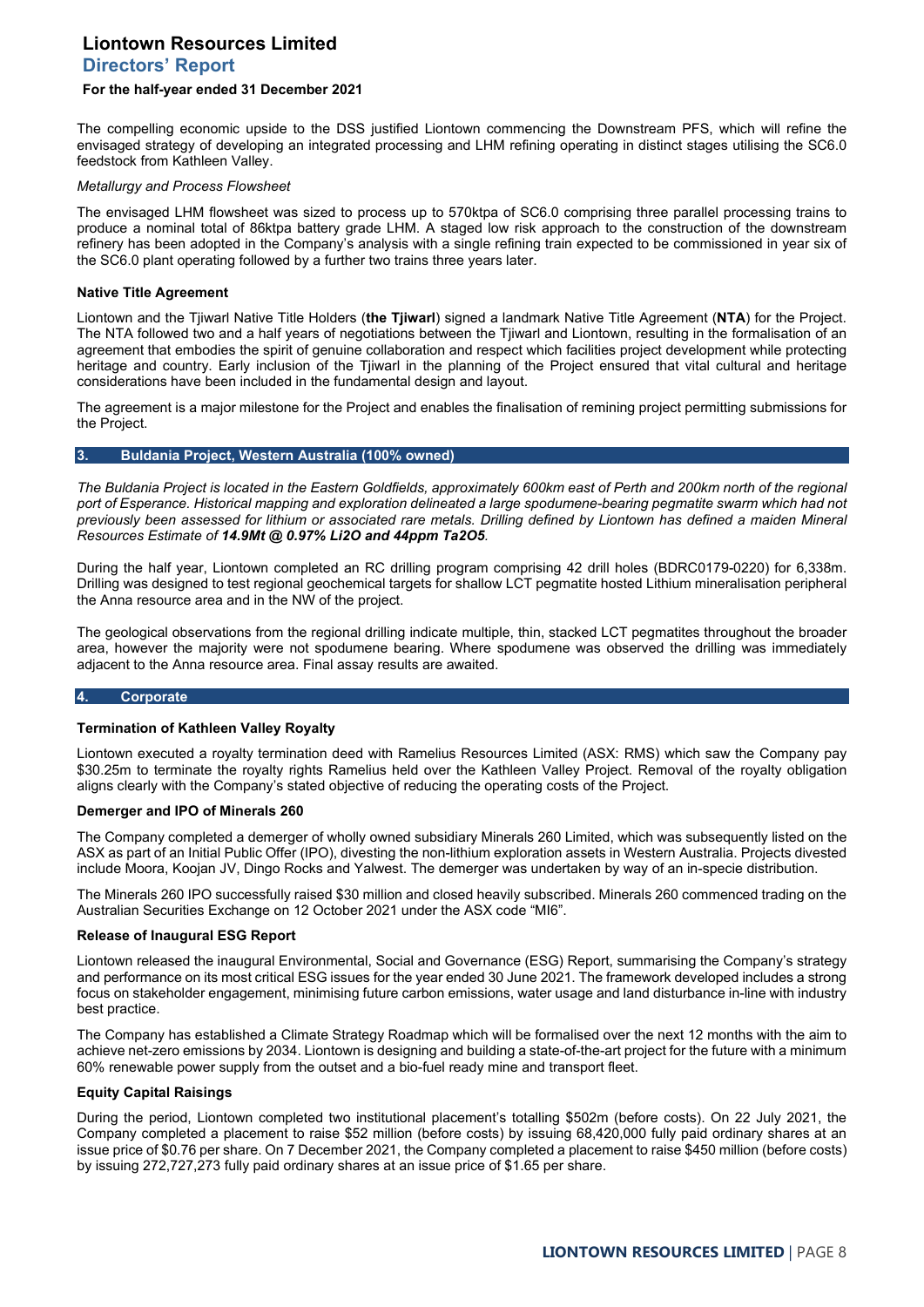**Directors' Report**

#### **For the half-year ended 31 December 2021**

#### **S&P ASX 200 & MSCI Australia Index Inclusion**

Liontown was included in the benchmark S&P ASX 300 Index of the ASX effective 20 September 2021 and then subsequently included in the S&P ASX 200 Index of the ASX effective 20 December 2021. This reflected the substantial increase in the Company's market capitalisation and increased depth of its share register during the period.

Liontown was also included in the MSCI Australia Index with effect from 30 November 2021.

#### **Board changes**

Highly-regarded company director Ms Jennifer Morris OAM joined the Company's Board as an independent Non-Executive Director having been elected at the Annual General Meeting in November 2021.

The appointment adds further experience, independence and diversity to Liontown's Board as it continues on its rapid growth trajectory to become a leading global battery materials producer through the development of its world-class Kathleen Valley Lithium-Tantalum Project in Western Australia.

Ms Morris is an accomplished corporate executive and non-executive Director and is currently a non-executive Director of ASX-listed iron ore producer Fortescue Metals Group Ltd (ASX: FMG) and copper producer Sandfire Resources Ltd (ASX: SFR).

Mr David Richards retired from his position as Liontown's Technical Director and commenced his new role as Managing Director of Minerals 260 Limited. Mr Richards retired at the Annual General Meeting in November 2021.

#### **RESULTS OF OPERATIONS**

At 31 December 2021 the Group had net assets of \$460,533,589 (30 June 2021: \$13,487,275) and an excess of current assets over current liabilities of \$458,822,452 (30 June 2021: \$10,933,157). At 31 December 2021, cash at bank totalled \$170,988,779 (30 June 2021: \$12,545,059) with additional term deposits of \$290,014,195 classified as current financial assets.

The Group reported a net profit before tax for the period of \$48,456,904 (31 December 2020 net loss before tax: \$4,959,489) which included a gain on the demerger of Minerals 260 Limited of \$90,960,000 and \$37,592,150 in exploration and evaluation expenditure expensed (\$30.25 million in relation to termination of a Kathleen Valley royalty) in accordance with the Group's accounting policy (31 December 2020: \$3,336,010).

#### **IMPACT OF COVID-19**

The COVID-19 pandemic has had a impact on, individuals, communities and businesses globally. Employees at all levels of the business have changed the way they work and how they interact professionally and socially. Together with the various Government health measures, the Group implemented controls and requirements to protect the health and safety of its workforce, their families, local supplies and neighbouring communities while ensuring a safe working environment.

No adjustments have been made to the Company's results as at 31 December 2021 for the impacts of COVID-19. However, the scale of duration of the COVID-19 pandemic and possible future Government measures, vaccine rollout and their impact on the Company's operations and financial situation necessarily remains uncertain.

## **EVENTS SUBSEQUENT TO THE REPORTING DATE**

On 12 January 2022, the Company announced a binding term sheet with LG Energy Solution (LGES) with an initial term of five years commencing 2024 and the ability to extend the agreement for a further five years. LGES has agreed to purchase 100,000 dry metric tonnes (DMT) in the first year, increasing to 150,000 DMT per year in subsequent years. The agreement is subject to the Parties completing negotiations and executing detailed definitive agreements by 31 March 2022 otherwise the term sheet will terminate (unless mutually extended).

On 4 February 2022, the Company completed the Share Purchase Plan (**SPP**) announced on 1 December 2021. The Company issued 7,819,543 ordinary shares at \$1.65 to raise \$12.9 million. The funds will be used to fund the development of the Kathleen Valley Lithium Project, as well as for exploration and study costs, general corporate costs and working capital.

On 16 February 2022, the Company announced a binding spodumene concentrate sale and purchase term sheet with Tesla Inc (Tesla) with an initial term of five years commencing 2024. Tesla has agreed to purchase 100,000 dry metric tonnes (DMT) in the first year, increasing to 150,000 DMT per year in subsequent years. The agreement is subject to the Parties completing negotiations and executing detailed definitive agreements by 30 May 2022 otherwise the term sheet will terminate (unless mutually extended).

There are no other significant events after balance date that required disclosure in this report.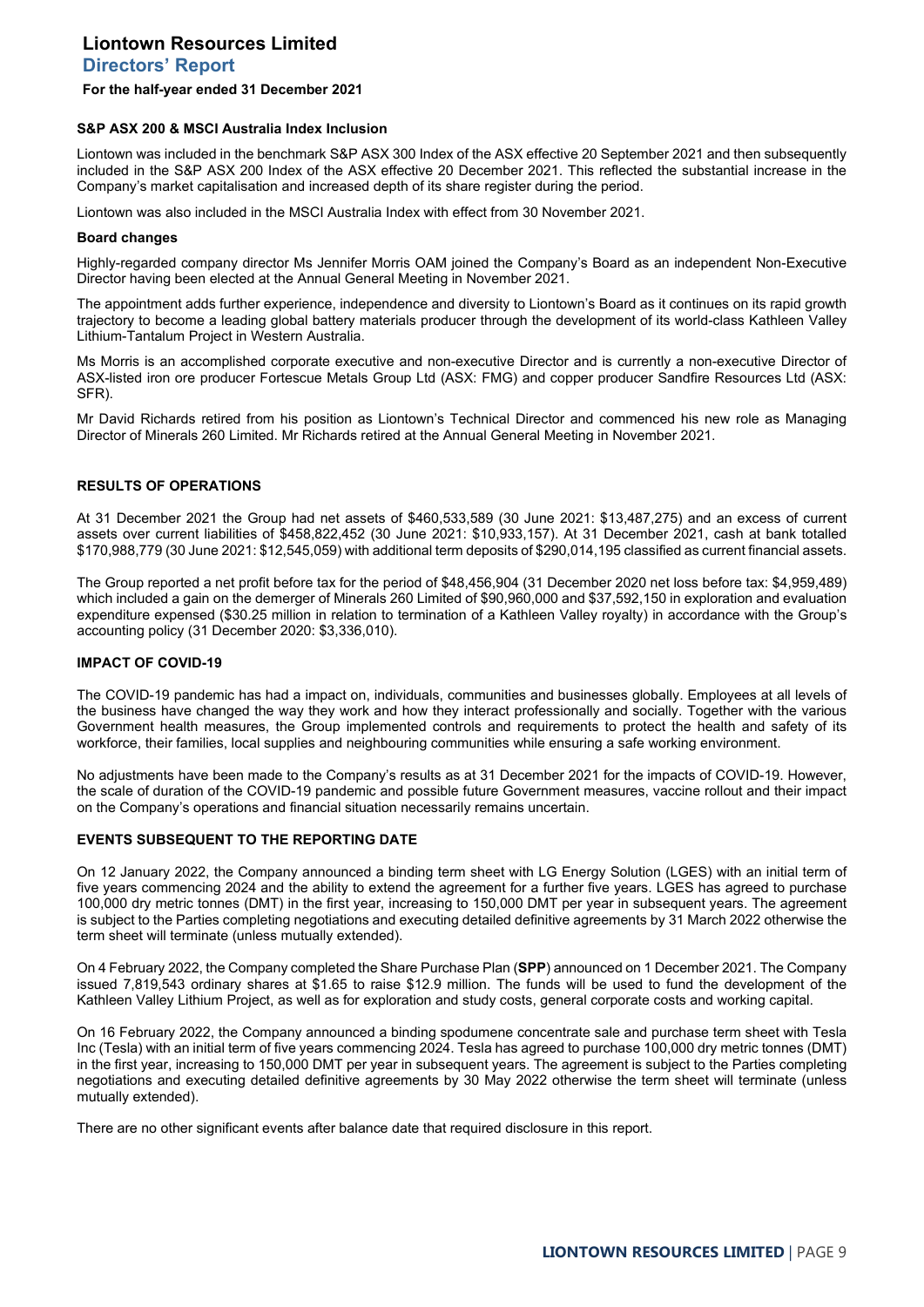**Directors' Report**

## **For the half-year ended 31 December 2021**

# **AUDITOR'S INDEPENDENCE DECLARATION**

Section 307C of the *Corporations Act 2001* requires our auditors, HLB Mann Judd, to provide the directors of the Company with an Independence Declaration in relation to the review of the half-year financial report. This Independence Declaration is set out on page 12 and forms part of this directors' report for the half-year ended 31 December 2021.

This report is signed in accordance with a resolution of the Board of Directors made pursuant to Section 306(3) of the *Corporations Act 2001*.

A. Altariais

Antonino Ottaviano Managing Director

Dated at Perth this 11<sup>th</sup> day of March 2022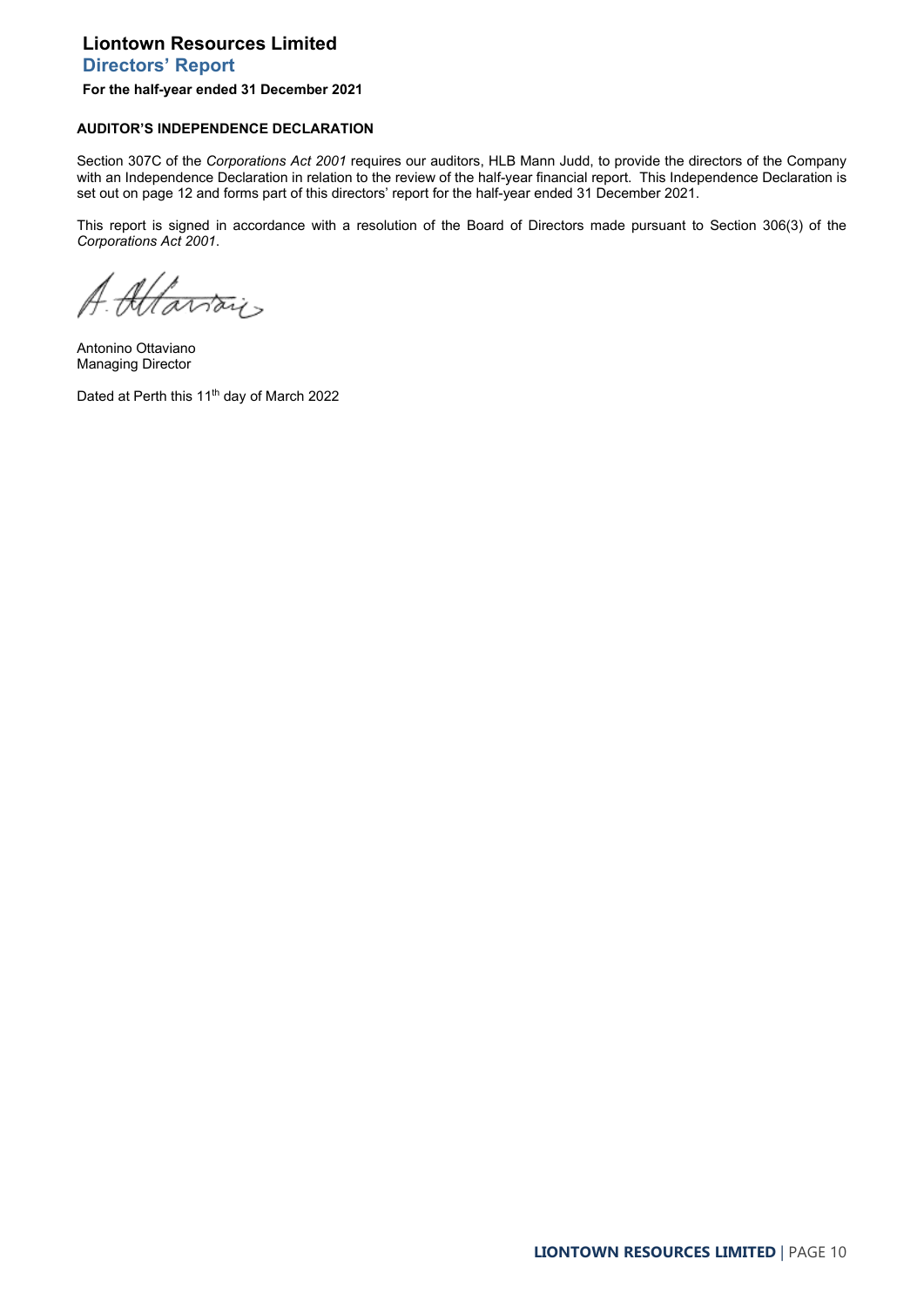**Directors' Report**

#### **For the half-year ended 31 December 2021**

## **COMPETENT PERSON'S STATEMENT**

The Information in this report that relates to relates to Exploration Results and Mineral Resources for the Kathleen Valley Project is extracted from the ASX announcement "Strong progress with Kathleen Valley Definitive Feasibility Study as ongoing work identifies further key project enhancements" released on 8 April 2021 which is available on [www.ltresources.com.au](http://www.ltresources.com.au/).

| <b>Resource category</b> | <b>Million tonnes</b> | $Li2O$ % | $Ta2O5$ ppm |
|--------------------------|-----------------------|----------|-------------|
| Measured                 | 20                    | 1.3      | 145         |
| Indicated                | 109                   | 1.4      | 130         |
| Inferred                 | 27                    | 1.3      | 113         |
| Total                    | 156                   | 1.4      | 130         |

#### *Kathleen Valley Project – Mineral Resource Estimate as at April 2021*

Notes: • *Reported above a Li2O cut-off grade of 0.55%.*

• *Tonnages and grades have been rounded to reflect the relative uncertainty of the estimate.* 

The Information in this report that relates to metallurgical testwork and process design, Ore Reserves, Production Target and DFS for the Kathleen Valley Project is extracted from the ASX announcement "Kathleen Valley DFS confirms Tier-1 global lithium project with outstanding economics and sector-leading sustainability credentials" released on 11 November 2021 which is available on www.ltresources.com.au.

The information in this report that relates to the Downstream Scoping Study (DSS) is extracted from the ASX announcement "Updated Downstream Scoping Study Highlights Next Growth Horizon for Kathleen Valley Project" released on 11 November 2021 which is available on www.ltresources.com.au.

The Information in this report that relates to Mineral Resources for the Buldania Project is extracted from the ASX announcement "Liontown announces maiden Mineral Resource Estimate for its 100%-owned Buldania Lithium Project, WA" released on the 8 November 2019 which is available on [www.ltresources.com.au](http://www.ltresources.com.au/).

| <b>Resource category</b> | <b>Million tonnes</b> | Li2O % | Ta2O5 ppm |
|--------------------------|-----------------------|--------|-----------|
| Indicated                | 9.1                   | 0.98   | 45        |
| Inferred                 | 5.9                   | 0.95   | 42        |
| Total                    | 14.9                  | 0.97   | 44        |

## *Anna Deposit, Buldania Project – Mineral Resource as at October 2019*

Notes: • *Reported above a Li<sub>2</sub>O cut-off grade of 0.5%* 

• *Tonnages and grades have been rounded to reflect the relative uncertainty of the estimate*

The Company confirms that it is not aware of any new information or data that materially affects the information included in the original market announcements and that all material assumptions and technical parameters underpinning the estimates or production targets or forecast financial information derived from a production target (as applicable) in the relevant market announcements continue to apply and have not materially changed. The Company confirms that the form and context in which the Competent Person's findings are presented have not been materially modified from the original market announcement.

## **FORWARD LOOKING STATEMENT**

This report contains forward-looking statements which involve a number of risks and uncertainties. These forward-looking statements are expressed in good faith and believed to have a reasonable basis. These statements reflect current expectations, intentions or strategies regarding the future and assumptions based on currently available information. Should one or more of the risks or uncertainties materialise, or should underlying assumptions prove incorrect, actual results may vary from the expectations, intentions and strategies described in this announcement. No obligation is assumed to update forward looking statements if these beliefs, opinions and estimates should change or to reflect other future developments.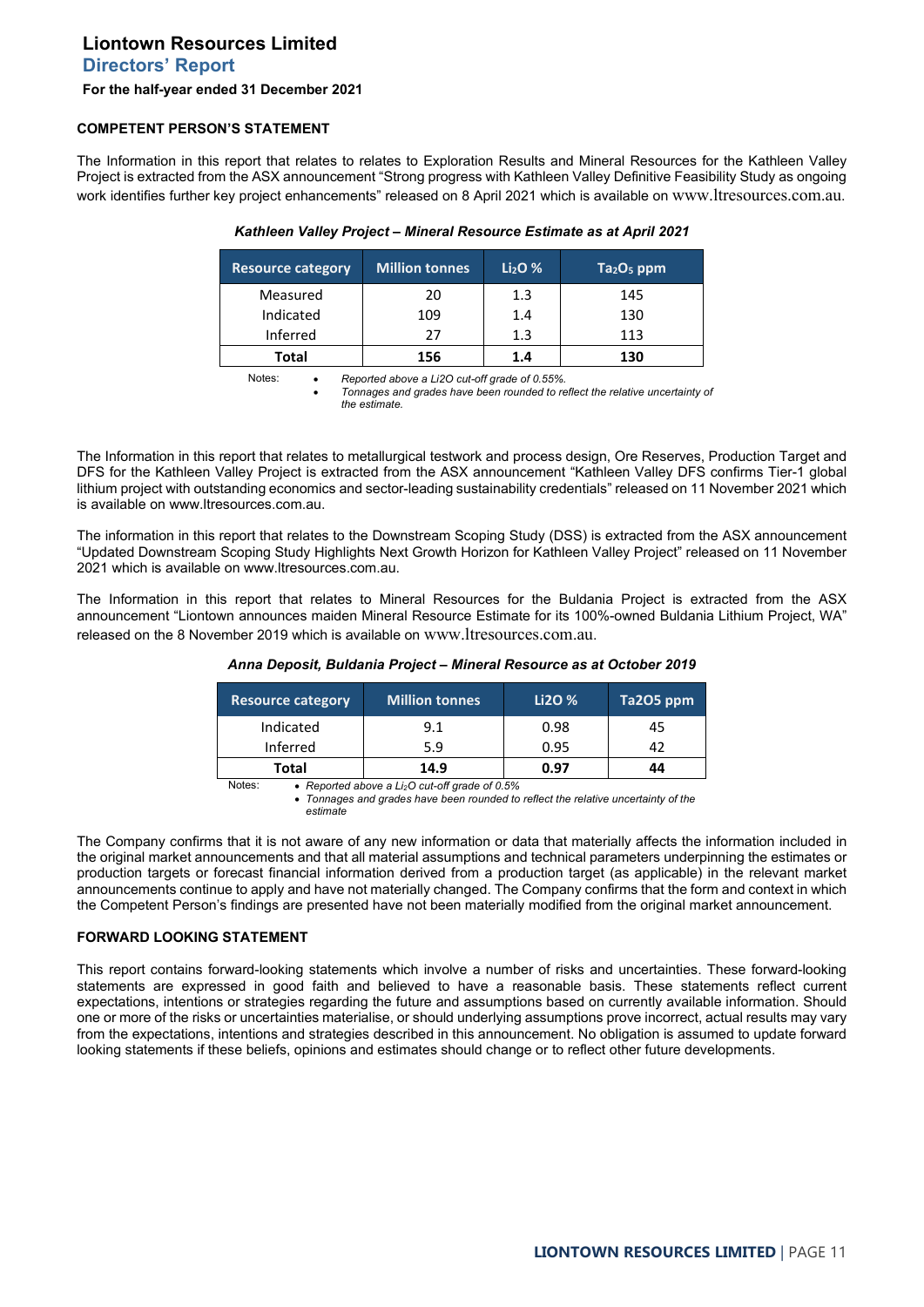

# **AUDITOR'S INDEPENDENCE DECLARATION**

As lead auditor for the review of the consolidated financial report of Liontown Resources Limited for the half-year ended 31 December 2021, I declare that to the best of my knowledge and belief, there have been no contraventions of:

- a) the auditor independence requirements of the *Corporations Act 2001* in relation to the review; and
- b) any applicable code of professional conduct in relation to the review.

**Perth, Western Australia 11 March 2022**

whley

**D I Buckley Partner**

# hlb.com.au

HLB Mann Judd (WA Partnership) ABN 22 193 232 714 Level 4, 130 Stirling Street, Perth WA 6000 / PO Box 8124 Perth BC WA 6849 T: +61 (0)8 9227 7500 E: mailbox@hlbwa.com.au Liability limited by a scheme approved under Professional Standards Legislation. HLB Mann Judd (WA Partnership) is a member of HLB International, the global advisory and accounting network.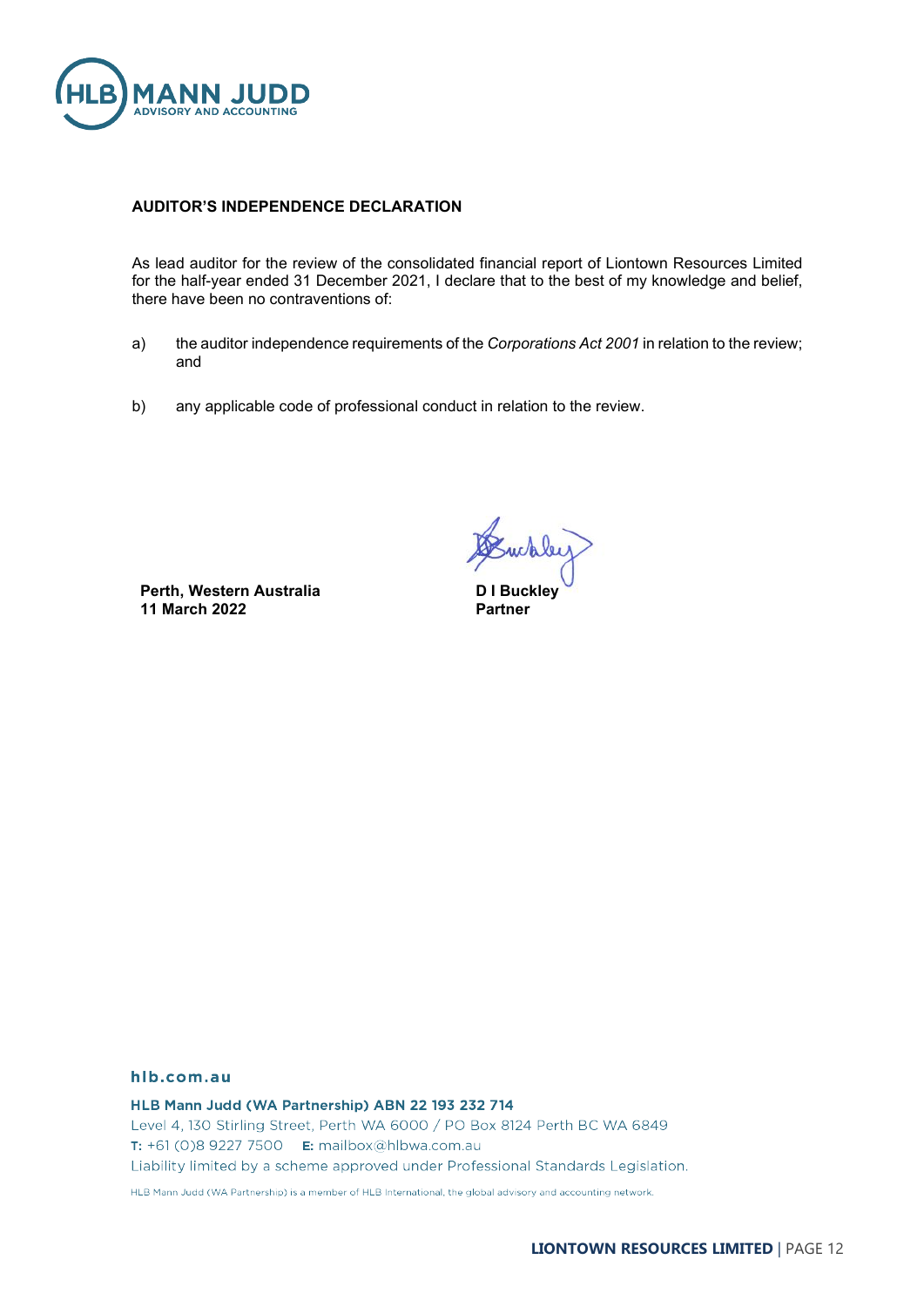# <span id="page-12-0"></span>**Condensed Consolidated Statement of Profit or Loss and Other Comprehensive Income**

**For the half-year ended 31 December 2021**

|                                                                                                                  | <b>Note</b> | 31 Dec 21<br>\$ | 31 Dec 20<br>\$ |
|------------------------------------------------------------------------------------------------------------------|-------------|-----------------|-----------------|
| <b>Continuing Operations</b>                                                                                     |             |                 |                 |
| Other income                                                                                                     | 3(a)        | 1,125,994       |                 |
| Gain on demerger                                                                                                 | 3(a), 5     | 90,960,000      |                 |
| Exploration and evaluation expenditure expensed                                                                  | 3(b)        | (37, 592, 150)  | (3,336,010)     |
| Corporate administrative expenses                                                                                | 3(c)        | (3,842,317)     | (562, 959)      |
| Share based payments                                                                                             |             | (2, 241, 450)   | (1,068,917)     |
| Profit/(Loss) from continuing operations                                                                         |             | 48,410,077      | (4,967,886)     |
| Net finance income                                                                                               |             | 46,827          | 8,397           |
| Profit/(Loss) before income tax                                                                                  |             | 48,456,904      | (4,959,489)     |
| Income tax expense                                                                                               |             | (336,000)       |                 |
| Net Profit/(Loss) after tax                                                                                      |             | 48,120,904      | (4,959,489)     |
| Other comprehensive loss items that will not be<br>reclassified to profit or loss                                |             |                 |                 |
| Net loss on fair value of financial assets, net of tax                                                           |             | (784,000)       |                 |
| Total comprehensive Income/(Loss) for the period<br>attributable to owners of the Company                        |             | 47,336,904      | (4,959,489)     |
| Earnings per share attributable to owners of the<br>Company<br>Basic profit/(loss) per share (dollars per share) |             | 0.0249          | (0.0028)        |
| Diluted profit/(loss) per share (dollars per share)                                                              |             | 0.0247          | (0.0028)        |

The condensed consolidated statement of profit or loss and other comprehensive income is to be read in conjunction with the accompanying notes.

.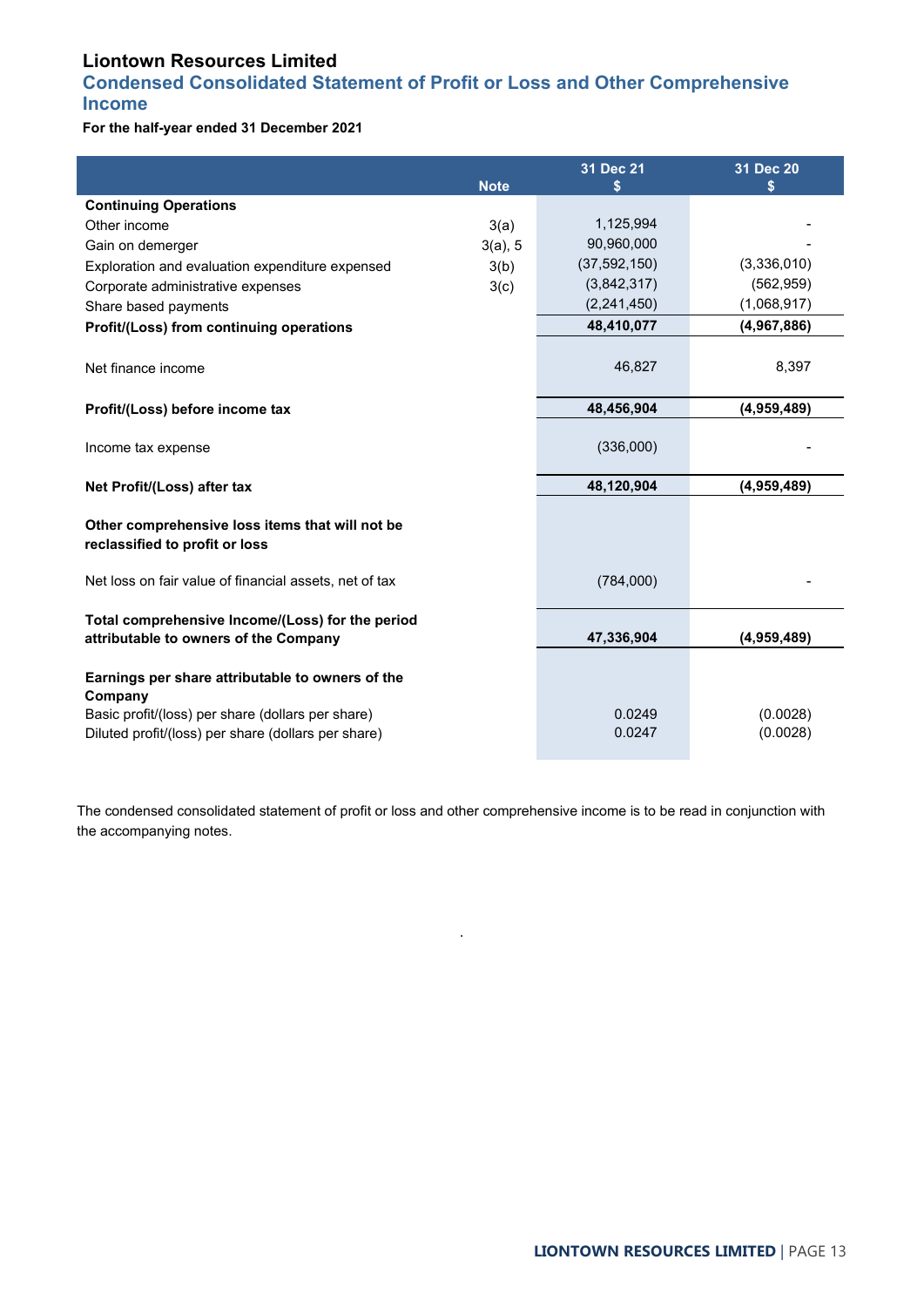# <span id="page-13-0"></span>**Condensed Consolidated Statement of Financial Position**

# **As at 31 December 2021**

|                                                      |             | 31 Dec 21            | <b>30 June 21</b>    |
|------------------------------------------------------|-------------|----------------------|----------------------|
|                                                      | <b>Note</b> | \$                   | \$                   |
| <b>Current assets</b>                                |             |                      |                      |
| Cash and cash equivalents                            |             | 170,988,779          | 12,545,059           |
| Trade and other receivables                          |             | 368,689              | 176,322              |
| Prepayments                                          |             | 392,734              | 109,525              |
| <b>Financial Assets</b>                              | 4           | 290,014,195          |                      |
| <b>Total current assets</b>                          |             | 461,764,397          | 12,803,906           |
|                                                      |             |                      |                      |
| <b>Non-current assets</b><br><b>Financial Assets</b> | 4           |                      |                      |
|                                                      |             | 1,198,313<br>414,951 | 2,316,813<br>180,977 |
| Property, plant and equipment<br>Right-of-use assets |             | 247,226              | 60,946               |
| <b>Total non-current assets</b>                      |             | 1,860,490            | 2,558,736            |
|                                                      |             |                      |                      |
| <b>Total assets</b>                                  |             | 463,624,887          | 15,389,642           |
| <b>Current liabilities</b>                           |             |                      |                      |
| Trade and other payables                             |             | 2,614,010            | 1,628,902            |
| Employee benefits                                    |             | 172,013              | 192,914              |
| Lease Liabilities                                    |             | 155,922              | 48,933               |
| <b>Total current liabilities</b>                     |             | 2,941,945            | 1,870,749            |
| <b>Non-Current liabilities</b>                       |             |                      |                      |
| Employee benefits                                    |             | 13,966               | 4,999                |
| Lease Liabilities                                    |             | 135,387              | 26,619               |
| <b>Total non-current liabilities</b>                 |             | 149,353              | 31,618               |
|                                                      |             |                      |                      |
| <b>Total liabilities</b>                             |             | 3,091,298            | 1,902,367            |
|                                                      |             |                      |                      |
| <b>Net assets</b>                                    |             | 460,533,589          | 13,487,275           |
| <b>Equity</b>                                        |             |                      |                      |
| Share capital                                        | 6           | 563,070,641          | 77,922,263           |
| <b>Accumulated losses</b>                            |             | (105, 417, 689)      | (68, 469, 455)       |
| Reserves                                             |             | 2,880,637            | 4,034,467            |
| <b>Total equity</b>                                  |             | 460,533,589          | 13,487,275           |

The condensed consolidated statement of financial position is to be read in conjunction with the accompanying notes.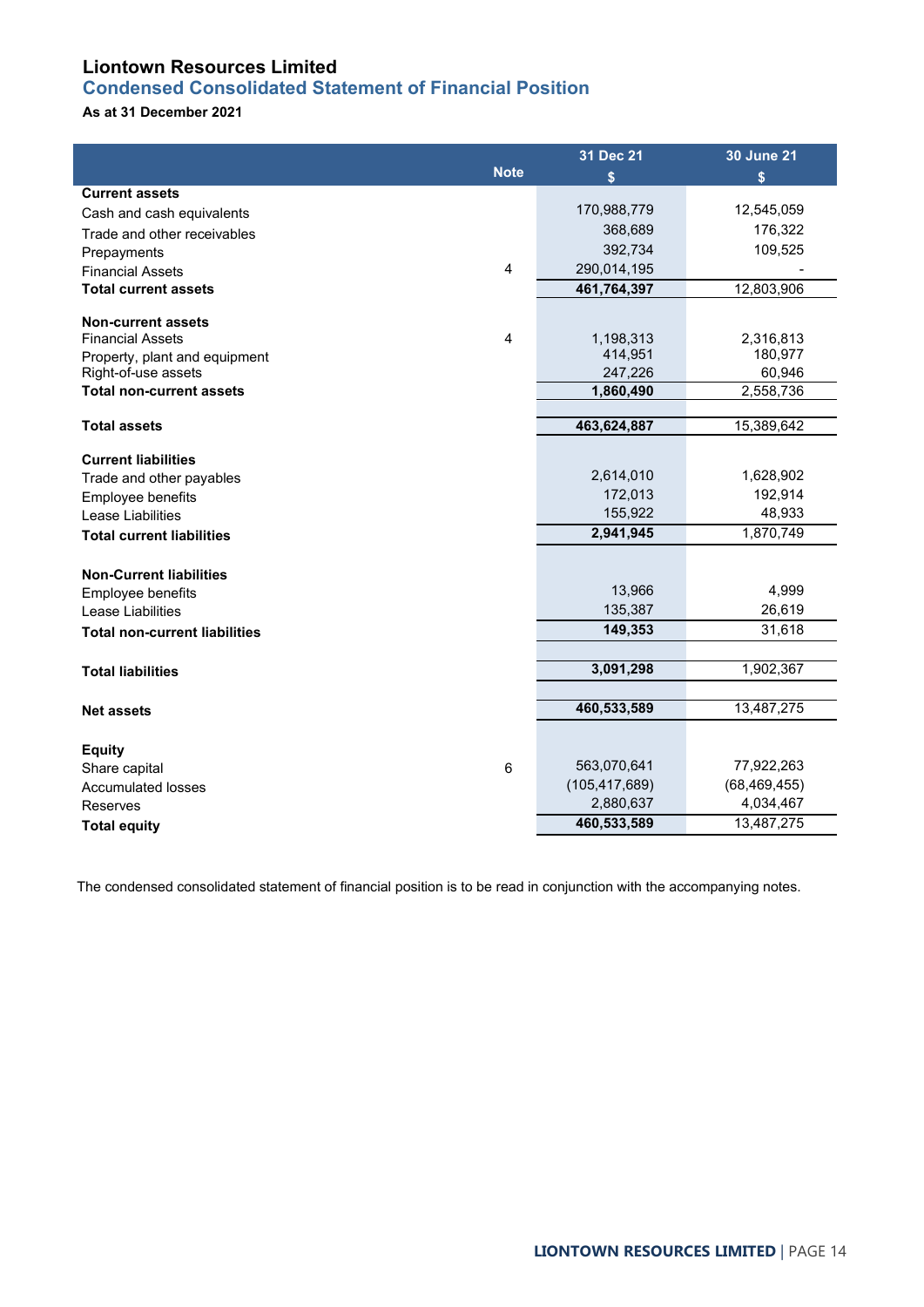**Condensed Consolidated Statement of Changes in Equity**

**For the half-year ended 31 December 2021**

|                                                       | <b>Issued capital</b> | <b>Accumulated</b><br><b>losses</b> | <b>Share based</b><br>payments<br>reserve | <b>Foreign currency</b><br>translation<br>reserve | <b>Investment</b><br><b>Revaluation</b><br>reserve | <b>Total equity</b> |
|-------------------------------------------------------|-----------------------|-------------------------------------|-------------------------------------------|---------------------------------------------------|----------------------------------------------------|---------------------|
|                                                       | \$                    | \$                                  | \$                                        | $\mathbf{s}$                                      | \$                                                 | \$                  |
| Balance at 1 July 2020                                | 63,219,270            | (58,996,115)                        | 2,157,428                                 | 139,091                                           |                                                    | 6,519,674           |
| Loss for the period                                   |                       | (4,959,489)                         |                                           |                                                   |                                                    | (4,959,489)         |
| Other comprehensive loss                              |                       |                                     |                                           |                                                   | $\blacksquare$                                     |                     |
| Total comprehensive loss for the period               | ٠                     | (4,959,489)                         |                                           | $\blacksquare$                                    | $\blacksquare$                                     | (4,959,489)         |
| Transactions with Owners in their capacity as Owners: |                       |                                     |                                           |                                                   |                                                    |                     |
| Issue of shares (net of costs)                        | 13,549,689            |                                     |                                           |                                                   |                                                    | 13,549,689          |
| Share-based payments                                  |                       |                                     | 1,068,917                                 |                                                   |                                                    | 1,068,917           |
| Transfer between equity items                         | 324,231               | 837,721                             | (1, 161, 952)                             |                                                   |                                                    |                     |
| <b>Balance at 31 December 2020</b>                    | 77,093,190            | (63, 117, 883)                      | 2,064,393                                 | 139,091                                           | $\blacksquare$                                     | 16,178,791          |
| Balance at 1 July 2021                                | 77,922,263            | (68, 469, 455)                      | 2,747,376                                 | 139,091                                           | 1,148,000                                          | 13,487,275          |
| Profit for the period                                 |                       | 48,120,904                          |                                           |                                                   |                                                    | 48,120,904          |
| Other comprehensive loss                              |                       |                                     |                                           |                                                   | (784,000)                                          | (784,000)           |
| Total comprehensive loss for the period               | ۰.                    | 48,120,904                          |                                           | $\blacksquare$                                    | (784,000)                                          | 47,336,904          |
| Transactions with Owners in their capacity as Owners: |                       |                                     |                                           |                                                   |                                                    |                     |
| Issue of shares (net of costs)                        | 488,427,960           |                                     |                                           |                                                   |                                                    | 488,427,960         |
| Share-based payments                                  | 820,000               |                                     | 1,421,450                                 |                                                   |                                                    | 2,241,450           |
| Transfer between equity items                         |                       | 1,791,280                           | (1,791,280)                               |                                                   |                                                    |                     |
| Demerger of Minerals 260 Limited                      | (4,099,582)           | (86, 860, 418)                      |                                           |                                                   |                                                    | (90, 960, 000)      |
| <b>Balance at 31 December 2021</b>                    | 563,070,641           | (105, 417, 689)                     | 2,377,546                                 | 139,091                                           | 364,000                                            | 460,533,589         |

<span id="page-14-0"></span>The condensed consolidated statement of changes in equity is to be read in conjunction with the accompanying notes.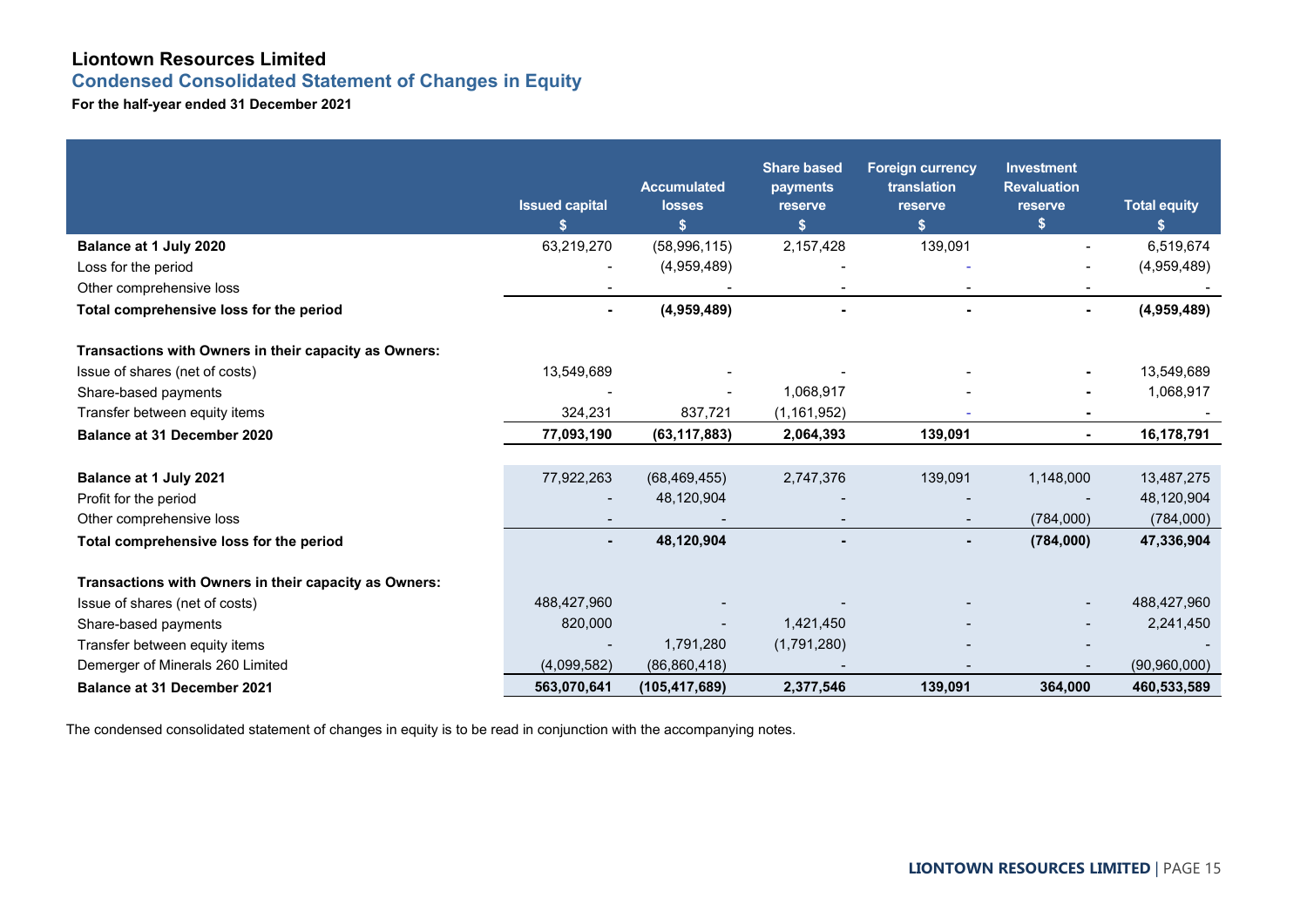# <span id="page-15-0"></span>**Condensed Consolidated Statement of Cash Flows**

**For the half-year ended 31 December 2021**

|                                                    | 31 Dec 21       | 31 Dec 20   |
|----------------------------------------------------|-----------------|-------------|
|                                                    | \$              | S           |
| Cash flows from operating activities               |                 |             |
| Receipts from operations                           | 857,838         |             |
| Cash paid to suppliers and employees               | (3,560,732)     | (856, 404)  |
| Payments for exploration and evaluation            | (6, 561, 921)   | (3,312,825) |
| Interest received                                  | 41,549          | 13,036      |
| <b>Interest Paid</b>                               | (7,929)         | (4,627)     |
| Government Grants and Incentives                   |                 | 238,200     |
| Termination of royalty rights                      | (30, 250, 000)  |             |
| Net cash (used in) operating activities            | (39, 481, 195)  | (3,922,620) |
|                                                    |                 |             |
| Cash flows from investing activities               |                 |             |
| Payments for plant and equipment                   | (264, 651)      | (20, 926)   |
| Proceeds from sale of exploration tenement         |                 | 1,500,000   |
| Minerals 260 demerger and IPO costs                | (679, 797)      |             |
| Term deposits                                      | (290,000,000)   |             |
| Net cash (used)/ from in investing activities      | (290, 944, 448) | 1,479,074   |
| Cash flows from financing activities               |                 |             |
| Proceeds from issue of shares                      | 503,992,327     | 14,152,000  |
| Payments for share issue costs                     | (15,096,480)    | (585, 179)  |
| Repayment of lease liabilities                     | (26, 500)       | (20, 403)   |
| Net cash from financing activities                 | 488,869,347     | 13,546,418  |
|                                                    |                 |             |
| Net increase in cash and cash equivalents          | 158,443,704     | 11,102,872  |
| Effects of exchange rate fluctuations on cash held | 16              | (22)        |
| Cash and cash equivalents at 1 July                | 12,545,059      | 5,257,849   |
| Cash and cash equivalents at 31 December           | 170,988,779     | 16,360,699  |

The condensed consolidated statement of cash flows to be read in conjunction with the accompanying notes.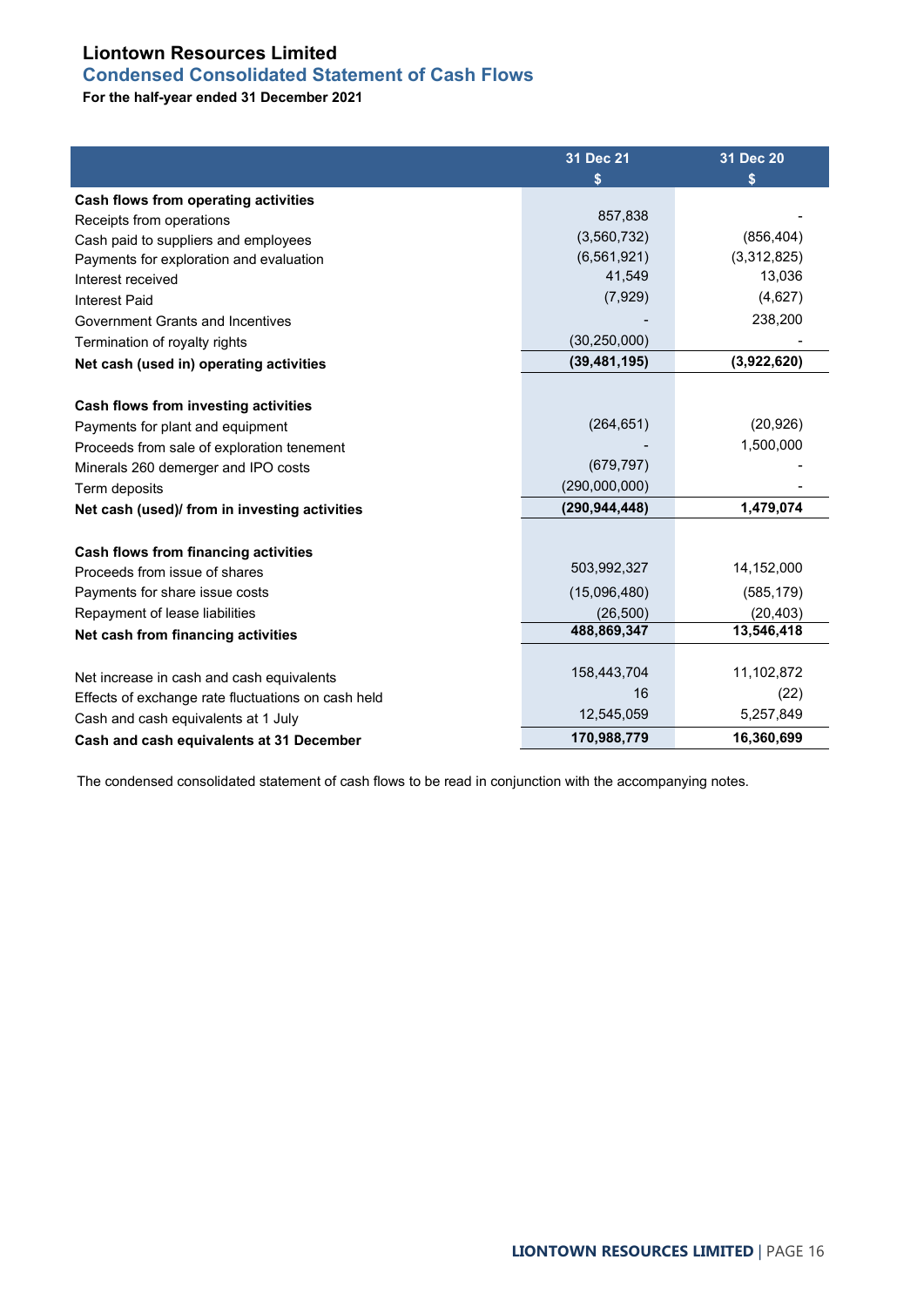<span id="page-16-0"></span>**For the half-year ended 31 December 2021**

# **1. Significant accounting policies**

# **(a) Statement of compliance**

The financial report was authorised for issue on 11<sup>th</sup> March 2022.

These interim condensed consolidated financial statements are general purpose financial statements prepared in accordance with the requirements of the *Corporations Act 2001*, applicable accounting standards including AASB 134 *Interim Financial Reporting*, Accounting Interpretations and other authoritative pronouncements of the Australian Accounting Standards Board (AASB).

The interim financial statements comply with Australian Accounting Standards, which include Australian equivalents to International Financial Reporting Standards (AIFRS). Compliance with AIFRS ensures that the financial report, comprising the interim financial statements and notes thereto, complies with International Financial Reporting Standards (IFRS).

The financial statements comprise the condensed consolidated interim financial statements for the Group. For the purposes of preparing the condensed consolidated financial statements, the Group is a for-profit entity.

The interim financial statements do not include full disclosures of the type normally included in an annual financial report. Therefore, it cannot be expected to provide as full an understanding of the financial performance, financial position and cash flows of the Group as in the full financial report.

It is recommended that these interim statements be read in conjunction with the annual financial report for the year ended 30 June 2021 and any public announcements made by Liontown Resources Limited during the half year in accordance with continuous disclosure requirements arising under the *Corporations Act 2001* and the ASX Listing Rules.

The accounting policies and methods of computation adopted are consistent with those of the previous financial year and corresponding half year, except for the impact of the new Standards and Interpretations effective disclosed in note 1(d). These accounting policies are consistent with Australian Accounting Standards and with International Financial Reporting Standards.

## **(b) Basis of preparation**

The interim report has been prepared on a historical cost basis. Historical cost is based on the fair values of the consideration given in exchange for assets, goods and services. The Group is domiciled in Australia and all amounts are presented in Australian dollars, unless otherwise noted.

# **(c) Significant accounting judgments and key estimates**

The preparation of interim financial reports requires management to make judgments, estimates and assumptions that affect the application of accounting policies and the reported amounts of assets, liabilities, income and expense. Actual results may differ from these estimates.

In preparing this interim report, the significant judgments made by management in applying the Group's accounting policies and the key sources of estimation uncertainty were the same as those that applied to the financial report for the year ended 30 June 2021, except for the impact of the new Standards and Interpretations effective 1 July 2021 as disclosed in note 1(d).

## **(d) Adoption of new and revised Accounting Standards**

## *Standards and Interpretations applicable for the half year ended 31 December 2021*

In the period ended 31 December 2021, the Directors have reviewed all of the new and revised Standards and Interpretations issued by the AASB that are relevant to the Company and effective for the current reporting period. Their adoption has not had a material impact on the disclosures and/or amounts reported in these financial statements.

## *Standards and Interpretations in issue not yet adopted*

The Directors have also reviewed all Standards and Interpretations in issue not yet adopted for the period ended 31 December 2021. As a result of this review the Directors have determined that there is no material impact of the Standards and Interpretations in issue not yet adopted on the Company and, therefore, no change is necessary to Group accounting policies.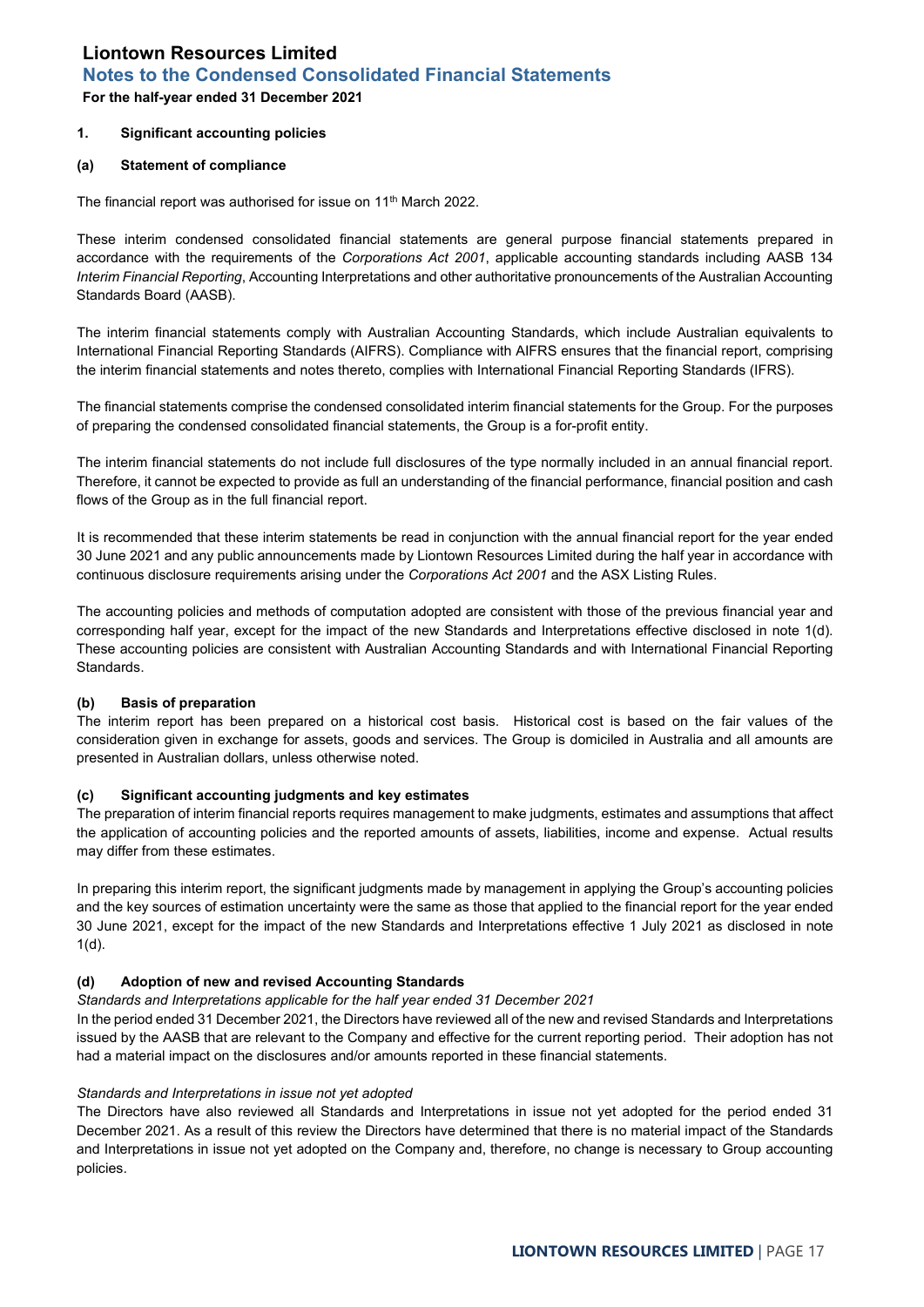**For the half-year ended 31 December 2021**

# **1. Significant accounting policies (continued)**

## **(e) Going Concern**

The financial report has been prepared on a going concern basis, which contemplates continuity of normal business activities and the realisation of assets and settlements of liabilities in the ordinary course of business.

# **2. Segment reporting**

The Group has identified its operating segments based on internal reports that are reviewed and used by the Board of Directors in assessing performance and in determining the allocation of resources.

The operating segments are identified by management based on the allocation of costs; whether they are corporate related costs or exploration and evaluation costs. Results of both segments are reported to the Board of Directors at each board meeting.

|                          | <b>Exploration and</b><br>Corporate |                          | <b>Total</b> |                          |                |             |
|--------------------------|-------------------------------------|--------------------------|--------------|--------------------------|----------------|-------------|
|                          | <b>Evaluation</b>                   |                          |              |                          |                |             |
|                          | 31 Dec 21                           | 31 Dec 20                | 31 Dec 21    | 31 Dec 20                | 31 Dec 21      | 31 Dec 20   |
|                          | \$                                  | \$                       | \$           | \$                       | \$             | \$          |
| Other income             | -                                   |                          | 1,125,994    | $\overline{\phantom{a}}$ | 1,125,994      |             |
| Gain on demerger         | $\overline{a}$                      |                          | 90,960,000   | ٠                        | 90,960,000     |             |
| Exploration and          |                                     |                          |              |                          |                |             |
| evaluation expenditure   |                                     |                          |              |                          |                |             |
| expensed                 | (37, 592, 150)                      | (3,336,010)              |              | $\blacksquare$           | (37, 592, 150) | (3,336,010) |
| Corporate and            |                                     |                          |              |                          |                |             |
| administrative expenses  |                                     | $\overline{\phantom{a}}$ | (3,842,317)  | (562, 959)               | (3,842,317)    | (562, 959)  |
| Share based payments     | $\overline{\phantom{a}}$            |                          | (2,241,450)  | (1,068,917)              | (2,241,450)    | (1,068,917) |
| Net Financing Income     |                                     |                          | 46,827       | 8,397                    | 46,827         | 8,397       |
| Profit / (loss) before   |                                     |                          |              |                          |                |             |
| income tax               | (37,592,150)                        | (3,336,010)              | 86,049,054   | (1,623,479)              | 48,456,904     | (4,959,489) |
|                          |                                     |                          |              |                          |                |             |
|                          | 31 Dec 21                           | 30 Jun 21                | 31 Dec 21    | 30 Jun 21                | 31 Dec 21      | 30 Jun 21   |
|                          | \$                                  | \$                       | \$           | \$                       | \$             | \$          |
| Segment assets           | 136,421                             | 105,055                  | 1,230,476    | 256,796                  | 1,366,897      | 361,851     |
| Unallocated assets       |                                     |                          |              |                          | 462,257,990    | 15,027,791  |
| <b>Total assets</b>      |                                     |                          |              |                          | 463,624,887    | 15,389,642  |
|                          |                                     |                          |              |                          |                |             |
| Segment liabilities      | 1,681,757                           | 1,039,073                | 1,409,541    | 863,294                  | 3,091,298      | 1,902,367   |
| <b>Total Liabilities</b> |                                     |                          | 3,091,298    | 1,902,367                |                |             |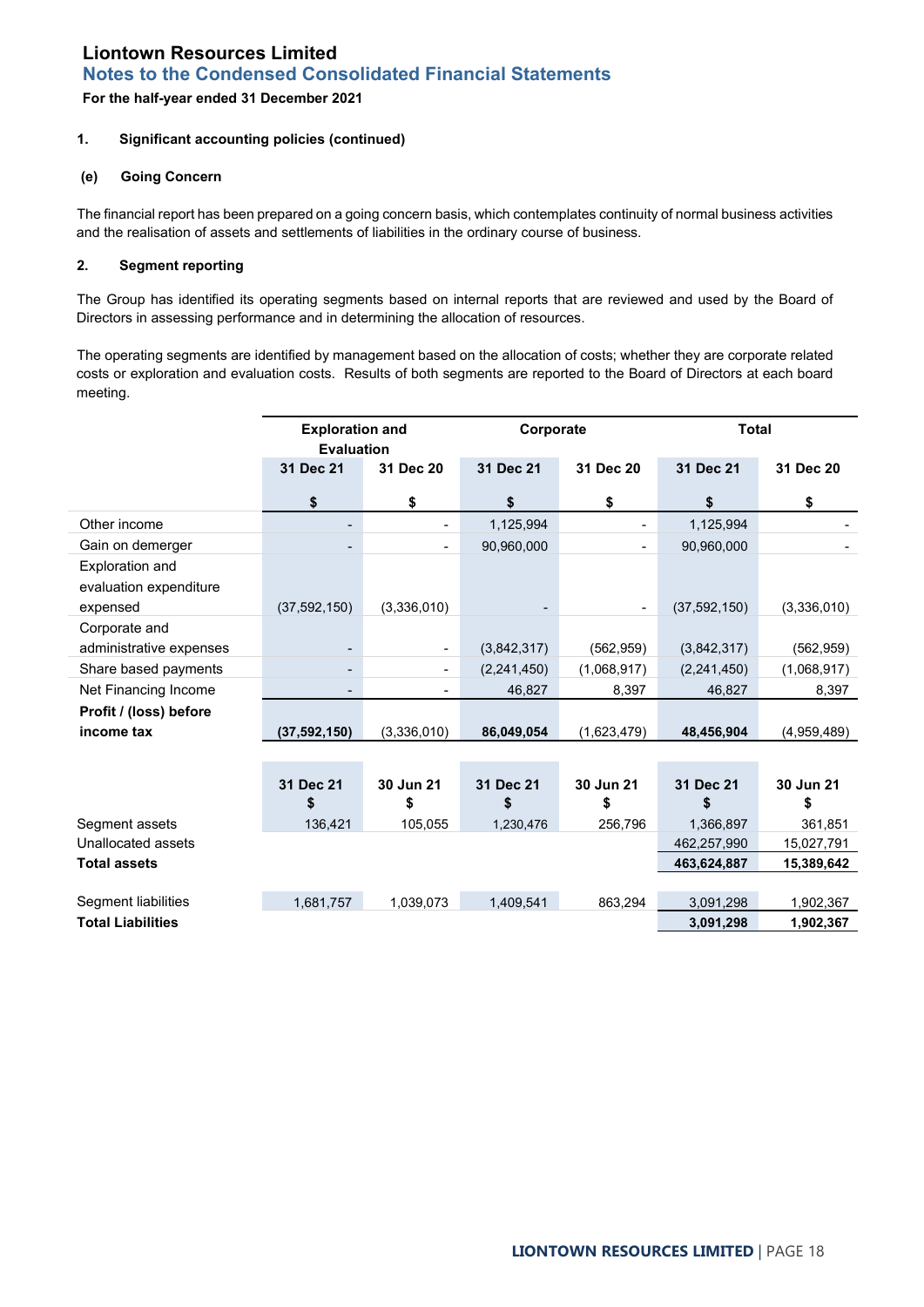**For the half-year ended 31 December 2021**

## **3. Revenue and expenses**

The following revenue and expense items are relevant in explaining the financial performance for the half-year:

|                                                                                     | 31 Dec 21  | 31 Dec 20 |
|-------------------------------------------------------------------------------------|------------|-----------|
| (a) Revenue                                                                         | S          | \$        |
| Other Income                                                                        | 1,125,994  |           |
| Gain on demerger 1<br>$\blacksquare$                                                | 90,960,000 |           |
|                                                                                     | 92,085,994 |           |
| <sup>1</sup> Fair gain on demerger of Minerals 260 Limited. Please refer to Note 5. |            |           |
|                                                                                     | 31 Dec 21  | 31 Dec 20 |
| (b) Exploration and evaluation expenditure                                          | \$         | \$        |
| <b>Exploration and Feasibility Expenditure</b>                                      |            |           |
| Kathleen Valley                                                                     | 5,540,459  | 2,383,739 |
| <b>Buldania</b>                                                                     | 1,479,289  | 227,272   |
| Toolebuc                                                                            | 33,842     | 3,679     |
| Moora <sup>2</sup>                                                                  | 241,791    | 719,363   |
| Other $2$                                                                           | 46,769     | 1,957     |
|                                                                                     | 7,342,150  | 3,336,010 |
| <b>Royalty acquisition</b>                                                          |            |           |
| Acquisition of revenue and production royalties                                     | 30,250,000 |           |
|                                                                                     |            |           |
|                                                                                     | 37,592,150 | 3,336,010 |

*2 During the period, the Company demerged the subsidiary Minerals 260 Limited which held the Moora Gold-Nickel-Copper-PGE Project, Dingo Rocks Project and the Yalwest Project. The subsidiary also held an option to earn a 51% interest in the Koojan Gold-Nickel-Copper-PGE Project.*

|                                                | 31 Dec 21 | 31 Dec 20 |
|------------------------------------------------|-----------|-----------|
| (c) Corporate administrative expenses          | \$        | \$        |
| Depreciation and amortisation                  | 86,940    | 40,008    |
| Insurance                                      | 52,763    | 26,788    |
| Legal fees                                     | 96,107    | 17,183    |
| Office costs                                   | 44,608    | 28,476    |
| Personnel expenses (3(d))                      | 1,590,039 | 187,049   |
| Promotions and investor relations              | 44,245    | 19,030    |
| Conferences and travel                         | 31,586    | 33,685    |
| Regulatory and compliance                      | 243,592   | 78,255    |
| Fixed assets written off                       | 1,131     | 403       |
| Costs related to Minerals 260 Demerger and IPO | 679,797   |           |
| Consultants – corporate advisory               | 565,860   |           |
| Other                                          | 405,649   | 132,082   |
|                                                | 3,842,317 | 562,959   |
|                                                |           |           |
|                                                | 31 Dec 21 | 31 Dec 20 |
| (d) Personnel expenses                         | S         | \$        |
| Directors' fees, wages and salaries            | 1,259,485 | 105,952   |
| Other associated personnel expenses            | 267,952   | 70,346    |
| Annual leave and long service leave            | 62,602    | 10,751    |
|                                                | 1,590,039 | 187,049   |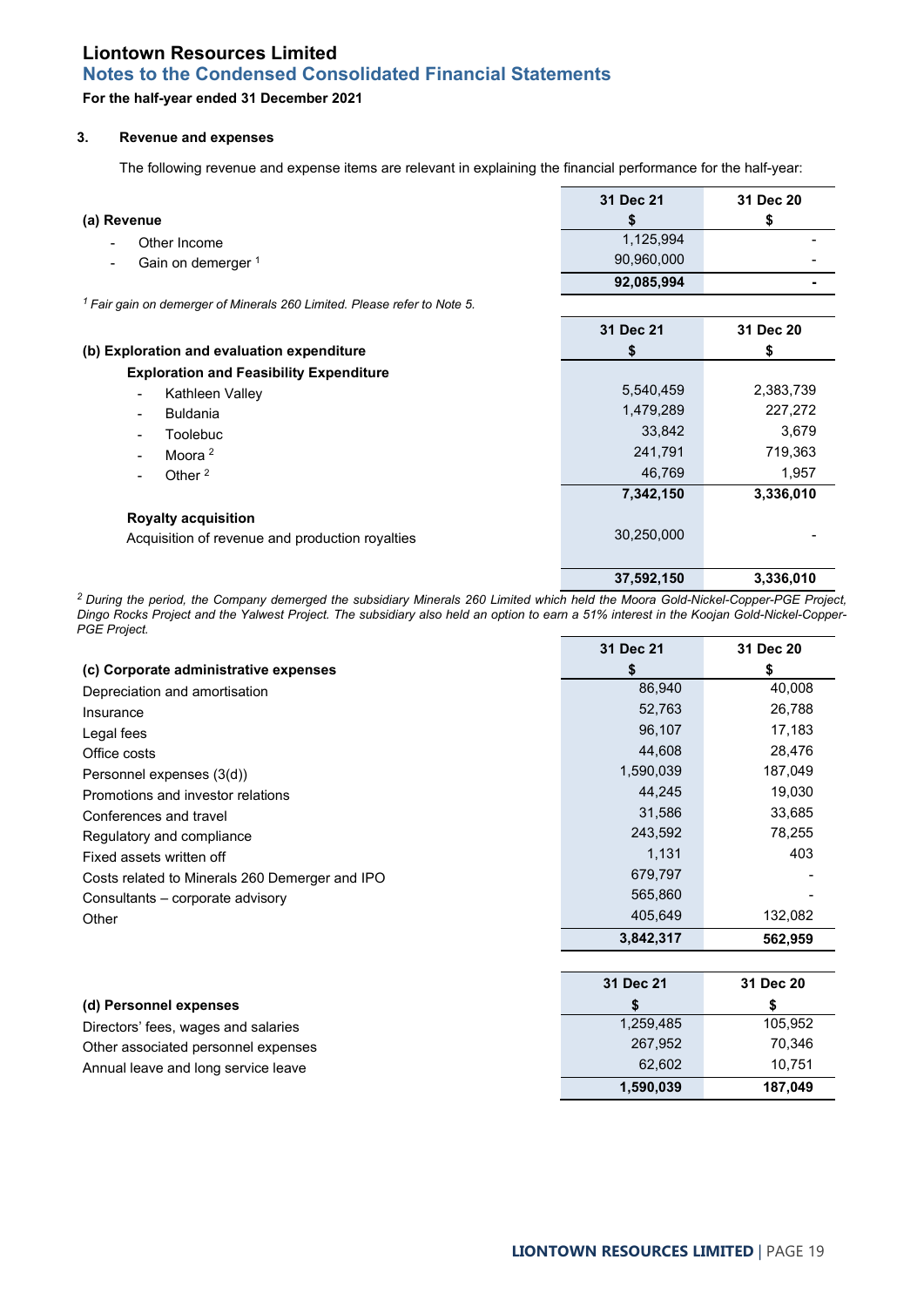# **For the half-year ended 31 December 2021**

#### **4. Financial Assets**

|                                           | 31 Dec 21   | 30 Jun 21 |
|-------------------------------------------|-------------|-----------|
|                                           | S           |           |
| Current financial assets                  |             |           |
| Term Deposits (b)                         | 290,014,195 |           |
| <b>Total current financial assets</b>     | 290,014,195 |           |
| Non-current financial assets              |             |           |
| Security deposits                         | 78,312      | 76,813    |
| Investments in equity securities (a)      | 1,120,000   | 2,240,000 |
| <b>Total non-current financial assets</b> | 1,198,312   | 2,316,813 |
| <b>Total financial assets</b>             | 291,212,507 | 2,316,813 |

#### **(a) Investments in equity securities**

The Company holds 40,000,000 shares in Lachlan Star Limited (ASX: LSA) as a long-term investment and as such the Fairvalue adjustment is classified as Equity in Investment revaluation reserve.

#### **(b) Term deposits**

The Company recognises term deposits as a financial asset where there is a maturity of more than three months and it is not intended to be used for short-term cash commitments. Financial assets are initially recognised at the fair value of consideration, net of transaction costs and are recognised at their trade date.

Financial assets are subsequently carried at fair value or amortised costs based on:

- the business model for holding the financial assets;
- whether the financial asset's contractual terms give rise to cash flows that are solely payments of principal and interest.

The below table summarises the measurement category based on the business model and contractual cashflows:

| <b>Contractual cash flow</b>  | <b>Business model</b>                           | Category                          |
|-------------------------------|-------------------------------------------------|-----------------------------------|
| Solely principal and interest | Hold in order to collect contractual cash flows | Amortised cost                    |
| Solely principal and interest | Hold in order to collect contractual cash flows | Fair value through other          |
|                               | and sell                                        | comprehensive income              |
| Solely principal and interest | Hold in order to sell                           | Fair value through profit or loss |

Term deposits are subsequently measured at amortised cost.

## **5. Demerger of Minerals 260 Limited**

On 1 October 2021, by way of an in-specie distribution, the Company completed the demerger of Minerals 260 Limited (a wholly owned subsidiary). The demerger was undertaken to divest the non-lithium exploration assets in Western Australia. Projects divested include Moora, Koojan JV, Dingo Rocks and Yalwest.

The fair value of Minerals 260 at the date of demerger was determined to be of \$90.96 million calculated using the volume weighted average price (VWAP) of Mineral 260s' shares as traded on the ASX over the first five trading days after the IPO date (\$0.5685) multiplied by the number of Mineral 260s' shares on initial listing (160,000,000).

The demerger distribution is accounted for as a reduction in equity, split between a reduction in share capital of \$4.10 million and a reduction in accumulated losses (Demerger Dividend) of \$86.86 million. The amount treated as a reduction in share capital has been calculated by reference to the market value of Mineral 260 Limited's shares and the market value of the Company's shares post demerger. The difference between the fair value and the capital reduction amount is the Demerger Dividend.

Refer to the announcement dated 26 November 2021 for further information regarding reduction in share capital in relation to the demerger of Minerals 260 Limited.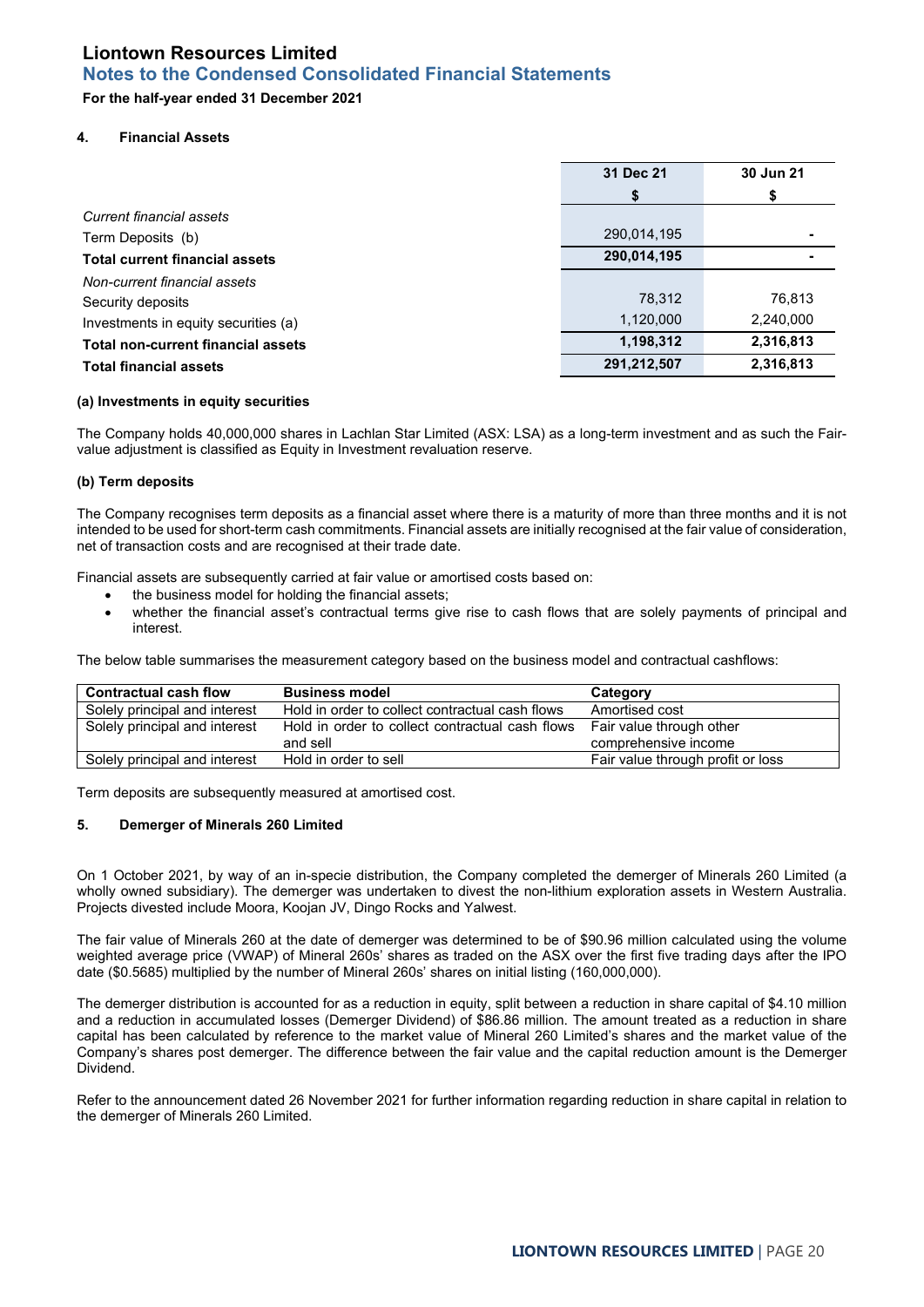# **For the half-year ended 31 December 2021**

## **6. Issued capital**

|                                       | 6 months to<br>31 Dec 21 |                | Year to<br>30 Jun 21 |            |
|---------------------------------------|--------------------------|----------------|----------------------|------------|
|                                       | No.                      |                | No.                  |            |
| On issue at the beginning of the year | 1,819,109,981            | 77,922,263     | 1,711,285,201        | 63,219,270 |
| Rights issues and placements 12       | 341, 147, 273            | 501,999,200    | 54.347.826           | 12,500,000 |
| Issue of shares for unlisted options  | 23,648,401               | 1,993,125      | 49,642,394           | 2,272,000  |
| Issue of shares for service rights    |                          |                | 3.834.560            | 550,119    |
| Issue of shares for consulting 4      | 500,000                  | 820,000        |                      |            |
| Less reduction in share capital 3     |                          | (4,099,581)    |                      |            |
| Less share issue costs                |                          | (15, 564, 367) |                      | (619, 126) |
| Movement during the period            | 365,295,674              | 485,148,377    | 107,824,780          | 14,702,993 |
| Balance at end of period              | 2,184,405,655            | 563,070,640    | 1,819,109,981        | 77,922,263 |

 $1$  On 22 July 2021, the Company completed a placement to raise \$52 million (before costs) by issuing 68,420,000 fully paid ordinary shares at an issue price of \$0.76 per share.

 $2$  On 7 December 2021, the Company completed a placement to raise \$450 million (before costs) by issuing 272,727,273 fully paid ordinary shares at an issue price of \$1.65 per share.

 $3$  Refer to Note 5 and the announcement dated 26 November 2021 for further information regarding reduction in share capital in relation to the demerger of Minerals 260 Limited.

<sup>4</sup> The shares were recognised as share based payments and were expensed during the period.

# **7. Share options and performance rights**

### **Share options issued under Employee Incentive Scheme**

The number and weighted average exercise prices of the Employee Incentive Scheme (**EIS)** share options under the Scheme is as follows:

|                                                          | Weighted<br>average<br>exercise<br>price \$ | Number of<br>options                          | Weighted<br>average<br>exercise<br>price \$ | Number of<br>options           |
|----------------------------------------------------------|---------------------------------------------|-----------------------------------------------|---------------------------------------------|--------------------------------|
|                                                          | 31 Dec 2021                                 | 6 months to 6 months to 31<br><b>Dec 2021</b> | Year to 30<br><b>June 2021</b>              | Year to 30<br><b>June 2021</b> |
| At 1 July                                                | 0.223                                       | 36.900.000                                    | 0.082                                       | 70,150,000                     |
| Options granted                                          | 2.450                                       | 500.000                                       | 0.464                                       | 11,000,000                     |
| Options exercised                                        | 0.185                                       | (24, 566, 666)                                | 0.048                                       | (43,500,000)                   |
| Options lapsed/expired                                   |                                             |                                               | 0.150                                       | (750,000)                      |
| Adjustment to exercise price for Minerals 260 Demerger 1 | (0.002)                                     | $\overline{\phantom{0}}$                      |                                             |                                |
| Total share options on issue at the end of the period    | 0.411                                       | 12,833,334                                    | 0.233                                       | 36,900,000                     |
| Exercisable at the end of the period                     | 0.526                                       | 3,833,333                                     | 0.192                                       | 26.649.999                     |

On 24 November 2021, 500,000 share options were granted to Jennifer Morris following appointment as a Non-Director of the Company at the 2021 Annual General Meeting. The options vested immediately.

<sup>1</sup> As a result of the Minerals 260 Demerger and as announced on 26<sup>th</sup> November 2021, the option exercise price of 12,333,334 options on issue at the date of the demerger was reduced by \$0.0021 per option.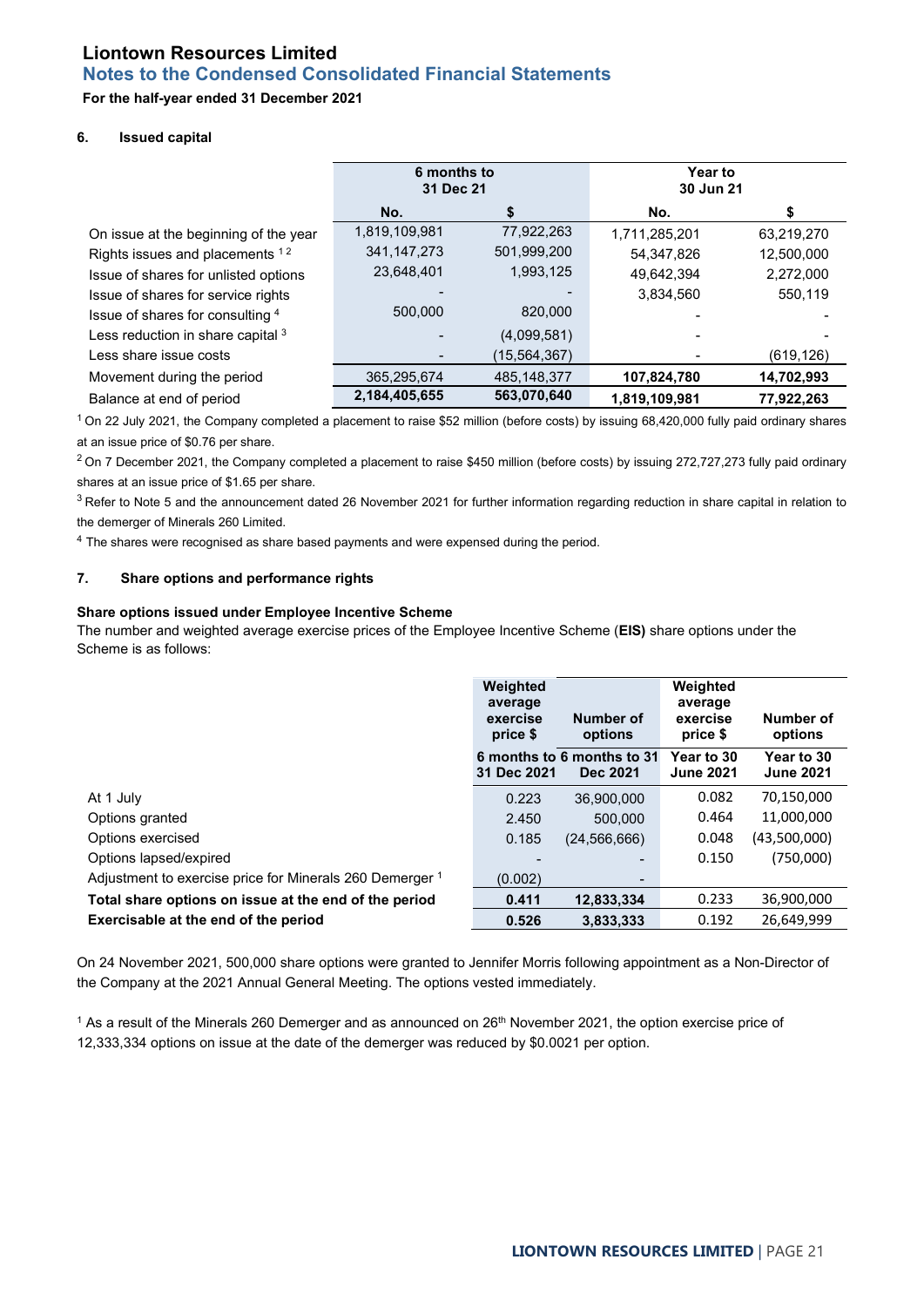# **Notes to the Condensed Consolidated Financial Statements**

# **For the half-year ended 31 December 2021**

# **7. Share options and performance rights (Continued)**

## **Share options issued under Employee Incentive Scheme (Continued)**

The fair value of options granted was determined using a Black Scholes pricing model. The following table provides the assumptions made in determining the fair value of the options granted during the period:

|                                                                                                                        | 6 months to | Year to   |
|------------------------------------------------------------------------------------------------------------------------|-------------|-----------|
|                                                                                                                        | 31 Dec 2021 | 30 Jun 21 |
| Share price at grant date (weighted average)                                                                           | \$1,805     | \$0.366   |
| Exercise price (weighted average)                                                                                      | \$2,450     | \$0.460   |
| Expected volatility (weighted average)                                                                                 | 78%         | 96%       |
| Expected life (years, expressed as weighted average used in the modelling under<br>Black Scholes option pricing model) | 3.00        | 2.55      |
| Vesting period (years, weighted average)                                                                               | 3.00        | 0.85      |
| Expected dividends                                                                                                     | Nil         | Nil       |
| Risk-free interest rate (weighted average)                                                                             | 0.99%       | 0.10%     |

Refer to the table below for inputs to the Black Scholes option-pricing model for EIS options granted during the period:

| <b>Series</b>                   | <b>O24</b> |
|---------------------------------|------------|
| <b>Grant Date</b>               | 24/11/2021 |
| Dividend yield (%)              |            |
| <b>Expected volatility</b>      | 78%        |
| Risk-free interest rate         | 0.99%      |
| Expected life of option (years) | 3          |
| Exercise price (dollars)        | 2.45       |
| Grant date share price \$       | 1.80       |

The weighted average contractual life remaining as at 31 December 2021 is 0.97 years (30 June 2021: 1.72 years).

The weighted average fair value of options granted during the period was \$0.778 (30 June 2021: \$0.182). During the period \$771,350 was recognised as a share based payment expense in relation to new and existing EIS options.

Non-market performance conditions are not taken into account in the grant date fair value measurement of the services received.

## **Service Rights issued under Employee Securities Incentive Scheme**

Service Rights were granted to Directors and Employees in lieu of payment of cash salary or fees otherwise payable. Service Rights are granted with a 3-month vest period from the start of the relevant quarter.

The number of EIS service rights under the Scheme is as follows:

|                                                        | Number of<br><b>Service Rights Service Rights</b> | Number of                      |
|--------------------------------------------------------|---------------------------------------------------|--------------------------------|
|                                                        | 6 months to 31<br>Dec 2021                        | Year to 30<br><b>June 2021</b> |
| At 1 July                                              |                                                   | 1,761,422                      |
| Service Rights granted                                 | $\blacksquare$                                    | 2,073,138                      |
| Service Rights exercised                               | $\overline{\phantom{a}}$                          | (3,834,560)                    |
| Total Service Rights on issue at the end of the period | -                                                 |                                |
| Exercisable at the end of the period                   |                                                   |                                |

There were no EIS service rights granted or exercised during the period.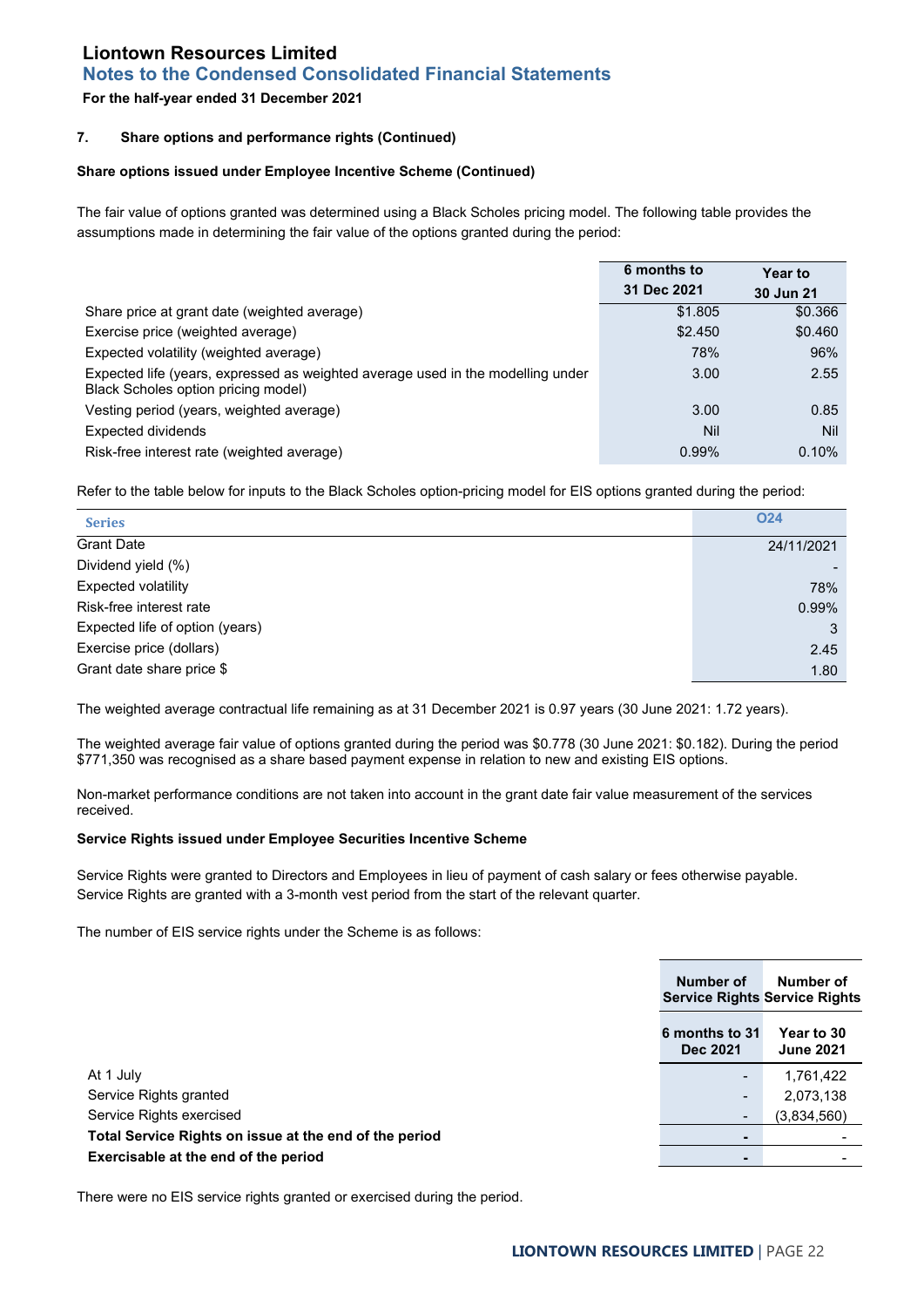# **Notes to the Condensed Consolidated Financial Statements**

# **For the half-year ended 31 December 2021**

## **7. Share options and performance rights (Continued)**

#### **Performance Rights issued under Employee Incentive Scheme**

Performance rights are granted to Directors and Employees with certain objectives required to be met (including market, non-market based and employment status) in order to vest, at the discretion of the Board and have a nil exercise price.

The number of EIS performance rights under the Scheme is as follows:

|                                                            | Number of<br><b>Performance</b><br><b>Rights</b> | Number of<br><b>Performance</b><br><b>Rights</b> |
|------------------------------------------------------------|--------------------------------------------------|--------------------------------------------------|
|                                                            | 6 months to 31<br><b>Dec 2021</b>                | Year to 30<br><b>June 2021</b>                   |
| At 1 July                                                  | 6,386,948                                        |                                                  |
| Performance Rights granted                                 |                                                  | 6,386,948                                        |
| Total Performance Rights on issue at the end of the period | 6,386,948                                        | 6,386,948                                        |
| Exercisable at the end of the period                       |                                                  |                                                  |

There were no EIS performance rights granted or exercised during the period. During the period \$650,100 was recognised in relation to existing performance rights.

# **Other Share Based Payments – Options**

The number and weighted average exercise prices of Non-EIS options is as follows:

|                                        | Weighted<br>average<br>exercise price | Number of<br>options       | Weighted<br>average<br>exercise price | Number of<br>options                  |
|----------------------------------------|---------------------------------------|----------------------------|---------------------------------------|---------------------------------------|
|                                        | 6 months to<br>31 Dec 2021            | 6 months to<br>31 Dec 2021 | Year to 30<br><b>June 2021</b>        | <b>Year to 30</b><br><b>June 2021</b> |
| Outstanding at beginning of the period | 0.035                                 | 1.500.000                  | 0.041                                 | 7,900,000                             |
| Granted during the period              |                                       |                            |                                       |                                       |
| Exercised during the period            | 0.035                                 | (1,500,000)                | 0.042                                 | (6,400,000)                           |
| Outstanding at the end of the period   |                                       | $\overline{\phantom{a}}$   | 0.035                                 | 1,500,000                             |
| Exercisable at the end of the period   | -                                     |                            | 0.035                                 | 1,500,000                             |

There were no Non-EIS performance rights granted during the period.

#### **8. Related Parties**

## **(a) Key management personnel**

Key management personnel compensation is as follows:

|                              | 6 months to<br>31 Dec 21 | 6 months to<br>31 Dec 20 |
|------------------------------|--------------------------|--------------------------|
| Short-term employee benefits | 1,202,658                | 346,856                  |
| Post-employment benefits     | 76.064                   | 25.049                   |
| Equity-settled transactions  | 1.370.463                | 984.091                  |
|                              | 2,649,185                | 1,355,996                |

The amounts disclosed in the table are the amounts recognised as an expense during the reporting period related to key management personnel.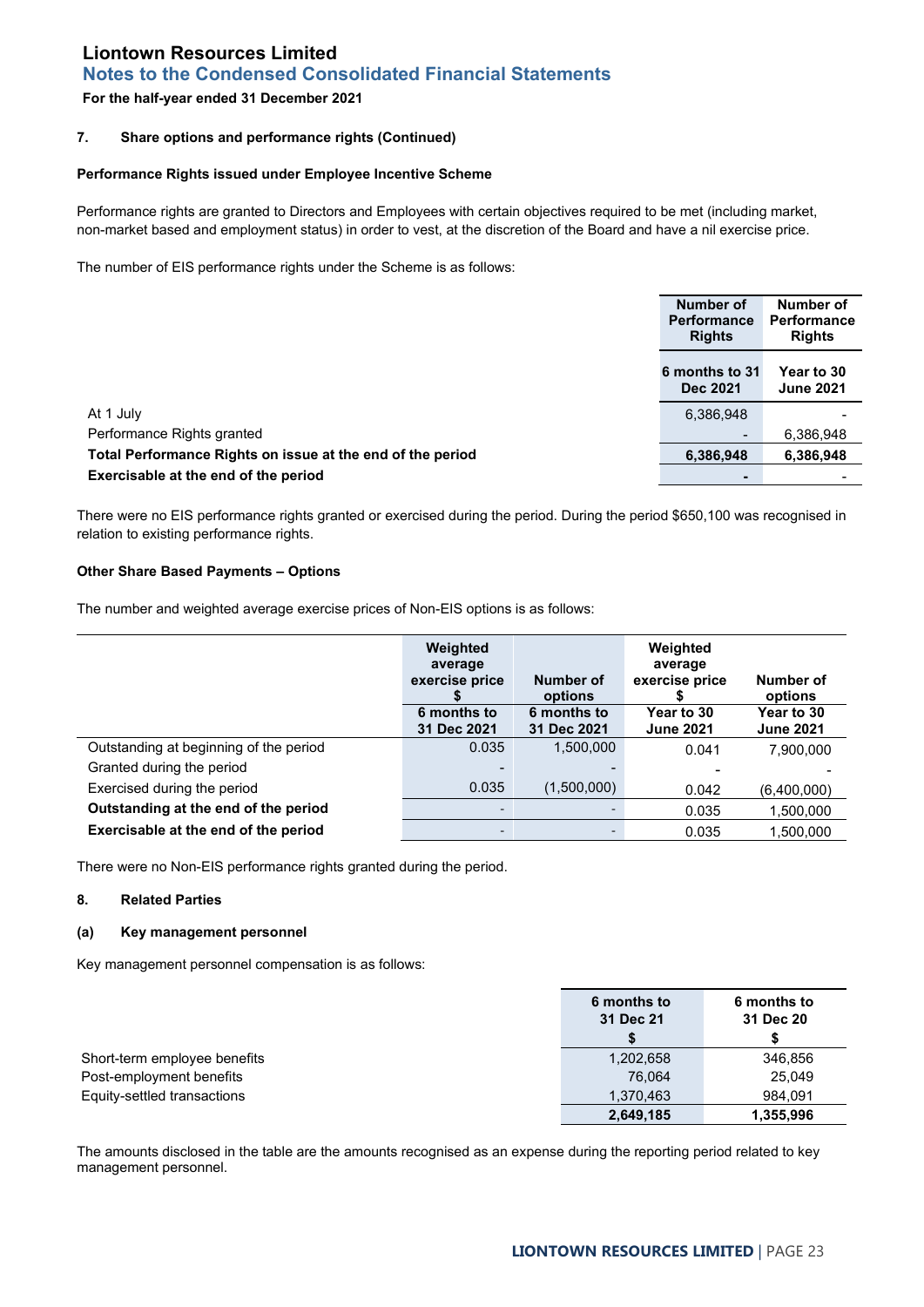# **For the half-year ended 31 December 2021**

## **8. Related Parties (Continued)**

#### **(b) Loans made to key management personnel and related parties**

No loans were made to key management personnel and their related parties.

#### **(c) Other transactions with key management personnel**

A number of KMP's, or their related parties hold position in other entities that result in them having control or significant influence over the financial or operating policies of those entities.

A number of these entities transacted with the Company or its subsidiaries in the reporting period. The terms and conditions of the transaction with key management personnel and their related parties were no more favourable than those available, or which might reasonably be expected to be available, on similar transaction to non-key management personnel related entities on an arm's length basis.

The aggregate amounts recognised during the year relating to key management personnel and their related parties were as follows:

|                                                                        | 6 months to<br>31 Dec 21 | 6 months to<br>31 Dec 20 |
|------------------------------------------------------------------------|--------------------------|--------------------------|
| Corporate services recharge and provision of KMP Services <sup>1</sup> | 193.143                  |                          |
| Minerals 260 Demerger and IPO related costs <sup>2</sup>               | 943.419                  |                          |
| Corporate advisory services of KMP 3                                   | 147.500                  |                          |
| Technical consultancy services of KMP <sup>4</sup>                     | 30,000                   | 17.000                   |
| Database management and field services <sup>5</sup>                    | 43.750                   | 61,551                   |
| Accounting services <sup>6</sup>                                       |                          | 5,650                    |
|                                                                        | 1,357,812                | 84,201                   |

In addition to the above, Liontown paid Minerals 260 Limited \$74,535 related to the transfer of employee leave balances.

 $1$  The Company supplied office facilities and corporate services such as CFO, company secretarial, commercial and geotechnical to Minerals 260 Limited. Mr McGhie is a KMP of Minerals 260 Limited. Amounts were billed on a proportionate share of the costs to the Company of providing the services and are due and payable under normal commercial terms.

 $2$  The Company incurred costs related to the Demerger, Initial Public Offer (IPO) and project costs of Minerals 260 Limited which were recharged subsequent to and conditional on the successful listing on the Australian Securities Exchange (ASX) in October 2021.

3 The Company received corporate, financial advisory services and general support services through a consultancy agreement (as disclosed to the ASX on 12 May 2021) from Mr Cipriano at a rate of \$2,500 per day and are payable under normal payment terms. The services ended on 31 December 2021.

<sup>4</sup> The Company's Non-Executive Director, Mr Chadwick provides general metallurgical and technical advisory services to the Company through a consultancy agreement. There is no fixed remuneration component under the consultancy agreement for these services and those services are provided on an "as required basis" at a rate of \$2,000 per day. Either party may terminate the agreement by providing one months' notice and are payable under normal payment terms.

<sup>5</sup> The Group receives database management and field services from related parties of Director, Mr Richards (resigned 24 November 2021). Amounts paid are on normal commercial terms.

 $6$  The Company received accounting services from a related party of the CFO, Mr Hasson. Amounts paid are on normal commercial terms.

Amounts payable to key management personnel at reporting date arising from related party transactions was \$48,000 (31 December 2020: \$8,858).

#### **9. Events Subsequent to Reporting Date**

On 12 January 2022, the Company announced a term sheet with LG Energy Solution (LGES) with an initial term of five years commencing 2024 and the ability to extend the agreement for a further five years. LGES has agreed to purchase 100,000 dry metric tonnes (DMT) in the first year, increasing to 150,000 DMT per year in subsequent years. The agreement is subject to the Parties completing negotiations and executing detailed definitive agreements by 31 March 2022 otherwise the term sheet will terminate (unless mutually extended).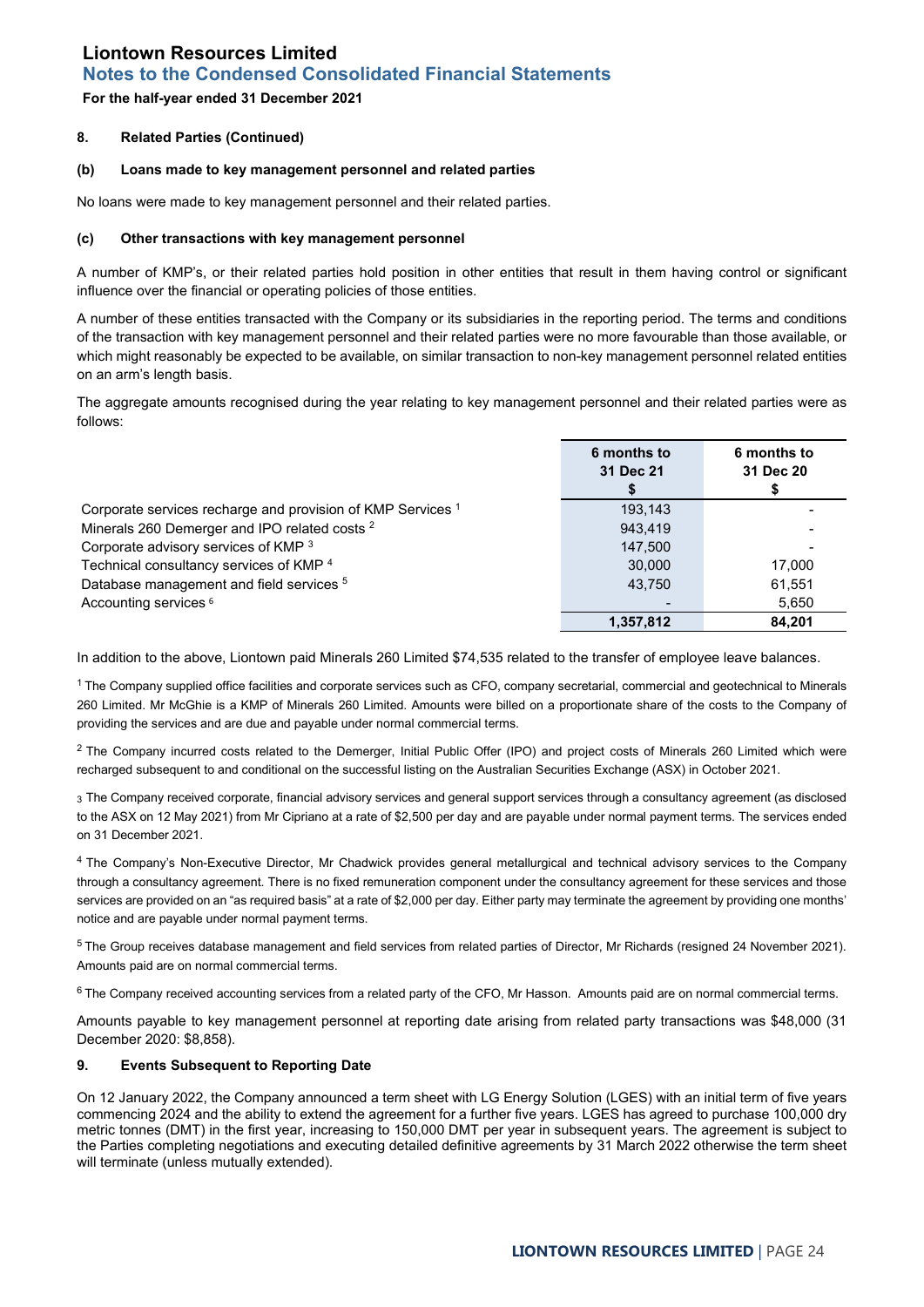# **For the half-year ended 31 December 2021**

## **9. Events Subsequent to Reporting Date (Continued)**

On 4 February 2022, the Company completed the Share Purchase Plan (**SPP**) announced on 1 December 2021. The Company issued 7,819,543 ordinary shares at \$1.65 to raise \$12.9 million. The funds will be used to fund the development of the Kathleen Valley Lithium Project, as well as for exploration and study costs, general corporate costs and working capital.

On 16 February 2022, the Company announced a binding spodumene concentrate sale and purchase term sheet with Tesla Inc (Tesla) with an initial term of five years commencing 2024. Tesla has agreed to purchase 100,000 dry metric tonnes (DMT) in the first year, increasing to 150,000 DMT per year in subsequent years. The agreement is subject to the Parties completing negotiations and executing detailed definitive agreements by 30 May 2022 otherwise the term sheet will terminate (unless mutually extended).

There are no other significant events after balance date that required disclosure in this report.

# **10. Exploration commitments**

In order to maintain current rights of tenure to exploration and mining tenements, the Group is required to perform minimum exploration or work requirements to meet the minimum expenditure requirements specified by various governments. These obligations are subject to renegotiation when application or extension for a mining lease is made and at other times. The amounts stated are based on the maximum commitments. The Group may in certain situations apply for exemptions under relevant mining legislation. These obligations are not provided for in the financial report and are payable:

|                     | 31 Dec 21 |
|---------------------|-----------|
|                     |           |
| Within 1 year       | 1,073,147 |
| Within $2-5$ years  | 1,680,011 |
| Later than 5 years* | 3,811,564 |
|                     | 6,564,722 |

\*Commitments predominantly relate to the Kathleen Valley mining licences with some expiry dates currently out to year 2041.

#### **11. Contingent assets and liabilities**

During the period Liontown reached an agreement with Currie Rose Resources Inc (TSXV: **CUI**) to dispose of the Toolebuc Vanadium Project, located in north-west Queensland, in consideration for 12.5 million ordinary shares, 4 million share purchase warrants at C\$0.10 with a two-year expiry and a 2% Net Gross Revenue Royalty. The consideration is contingent on CIU receiving statutory approvals and completing a placement to raise C\$1.1 million. The contingent consideration is valued at approximately \$1.16 million as at 31 December 2021.

As at 31 December 2021, the contingent consideration has not been recorded as income in the financial statements as it is contingent upon the outcome of a possible future event, however, the Directors have determined, that based on information available, it is considered probable that the consideration will become due and payable to Liontown.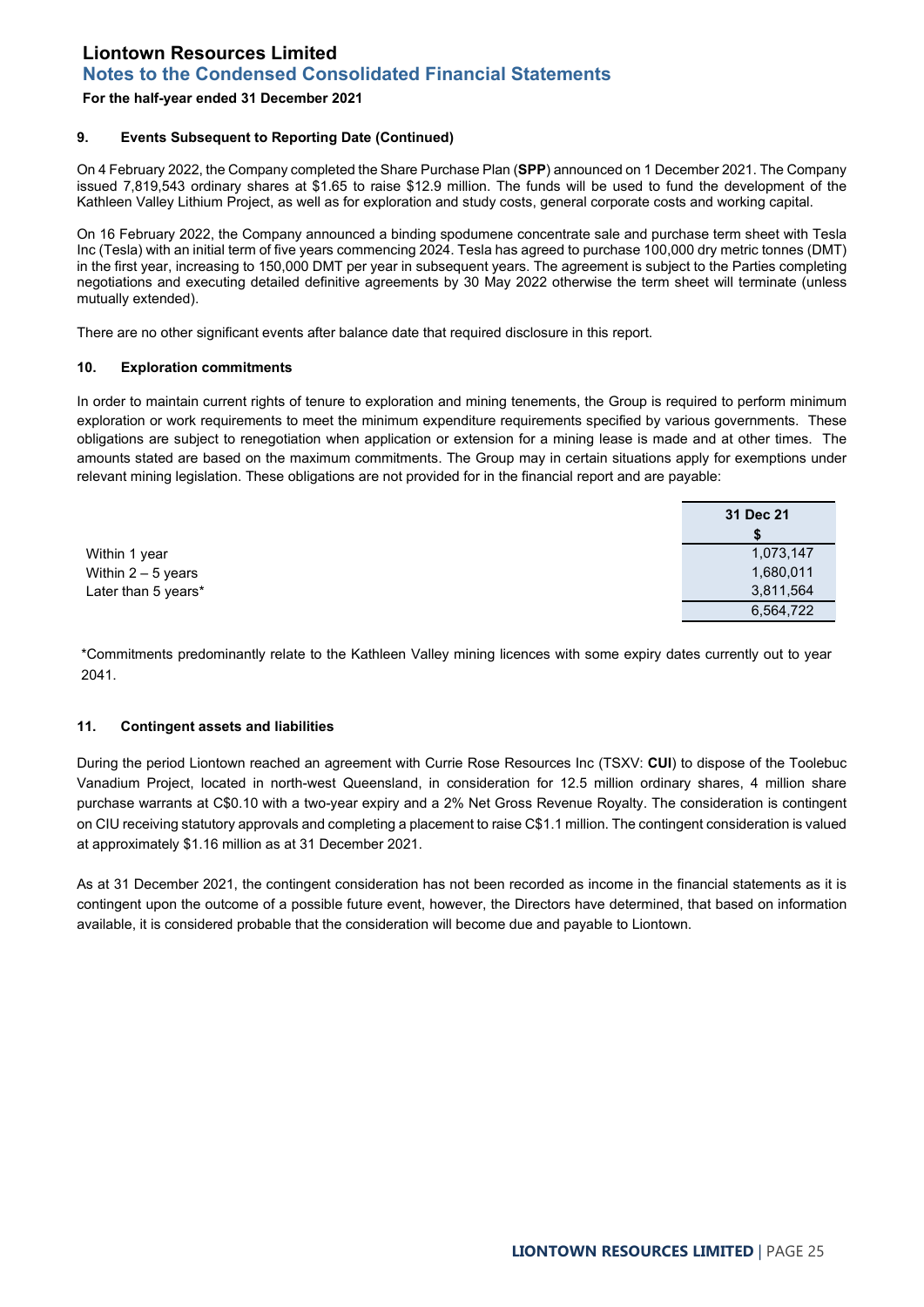# <span id="page-25-0"></span>**Liontown Resources Limited Directors' Declaration For the half-year ended 31 December 2021**

In the opinion of the directors of Liontown Resources Limited ('the Company'):

- 1. The accompanying interim financial statements and notes are in accordance with the *Corporations Act 2001* including:
	- a. giving a true and fair view of the Group's financial position as at 31 December 2021 and of its performance for the half-year then ended; and
	- b. complying with Accounting Standards, the *Corporations Regulations 2001*, professional reporting requirements and other mandatory requirements.
- 2. There are reasonable grounds to believe that the Company will be able to pay its debts as and when they become due and payable.
- 3. The interim financial statements and notes thereto are in accordance with International Financial Reporting Standards issued by the International Accounting Standards Board.

This declaration has been made after receiving the declarations required to be made to the Directors in accordance section 303(5) of the *Corporations Act 2001* for the half-year ended 31 December 2021.

This declaration is signed in accordance with a resolution of the board of Directors.

Dated this 11<sup>th</sup> day of March 2022.

A. Altariais

Antonino Ottaviano Managing Director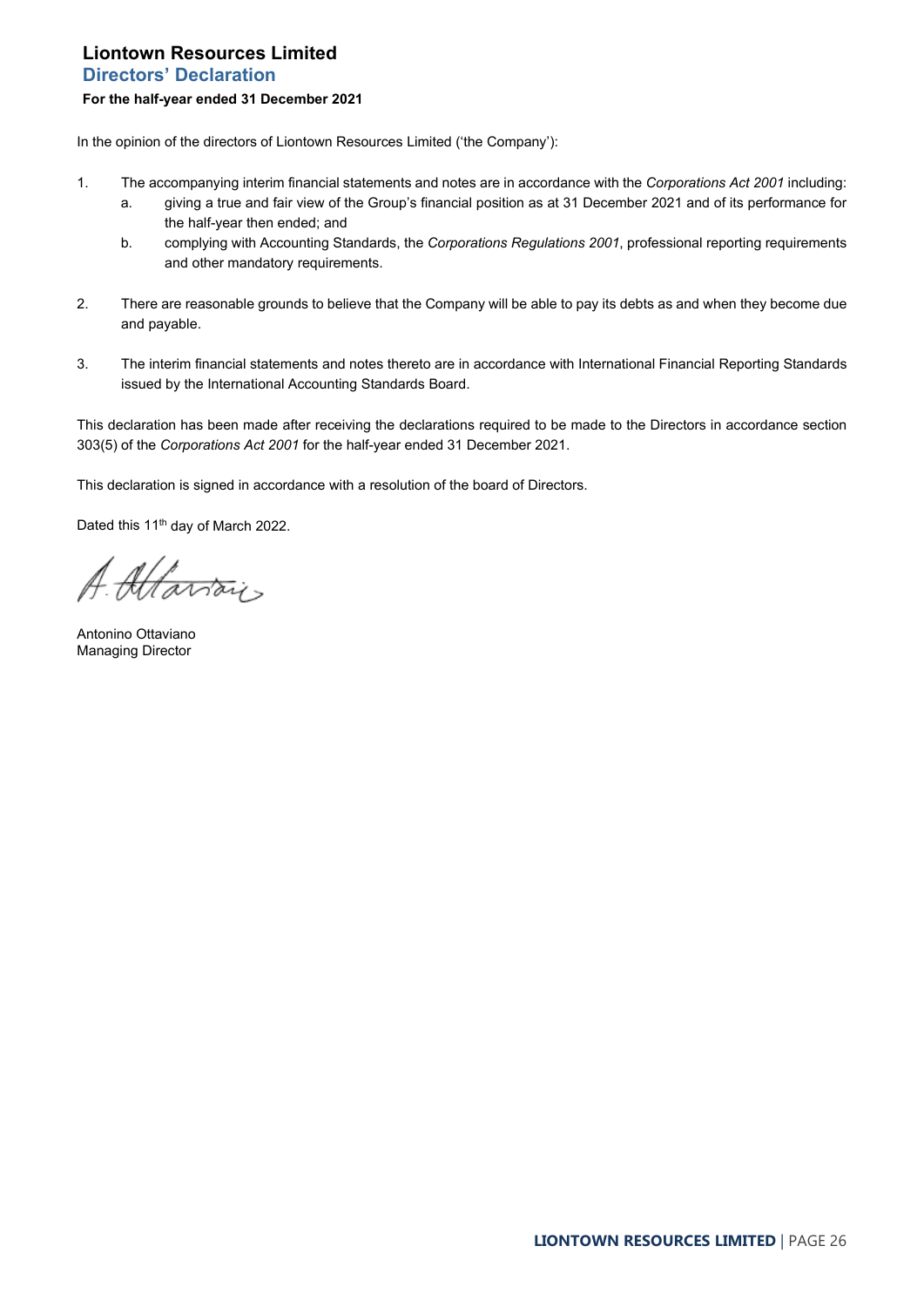

# **INDEPENDENT AUDITOR'S REVIEW REPORT**

To the members of Liontown Resources Limited

# **Report on the Half-Year Financial Report**

## *Conclusion*

We have reviewed the accompanying half-year financial report of Liontown Resources Limited ("the company") which comprises the condensed consolidated statement of financial position as at 31 December 2021, the condensed consolidated statement of profit or loss and other comprehensive income, the condensed consolidated statement of changes in equity and the condensed consolidated statement of cash flows for the half-year ended on that date, notes comprising a summary of significant accounting policies and other explanatory information, and the directors' declaration, for the group comprising the company and the entities it controlled at the half-year end or from time to time during the half-year.

Based on our review, which is not an audit, we have not become aware of any matter that makes us believe that the half-year financial report of Liontown Resources Limited does not comply with the *Corporations Act 2001* including:

- (a) giving a true and fair view of the group's financial position as at 31 December 2021 and of its performance for the half-year ended on that date; and
- (b) complying with Accounting Standard AASB 134 *Interim Financial Reporting* and the *Corporations Regulations 2001*.

#### *Basis for conclusion*

We conducted our review in accordance with ASRE *2410 Review of a Financial Report Performed by the Independent Auditor of the Entity*. Our responsibilities are further described in the *Auditor's responsibilities for the review of the financial report* section of our report. We are independent of the company in accordance with the auditor independence requirements of the *Corporations Act 2001* and the ethical requirements of the Accounting Professional and Ethical Standards Board's APES 110 *Code of Ethics for Professional Accountants (including Independence Standards)* (the Code) that are relevant to our audit of the annual financial report in Australia. We have also fulfilled our other ethical responsibilities in accordance with the Code.

## *Responsibility of the directors for the financial report*

The directors of the company is responsible for the preparation of the half-year financial report that gives a true and fair view in accordance with Australian Accounting Standards and the *Corporations Act 2001* and for such internal control as the directors determine is necessary to enable the preparation of the half-year financial report that gives a true and fair view and is free from material misstatement, whether due to fraud or error.

#### hlb.com.au

HLB Mann Judd (WA Partnership) ABN 22 193 232 714 Level 4, 130 Stirling Street, Perth WA 6000 / PO Box 8124 Perth BC WA 6849 **T:** +61 (0)8 9227 7500 **E:** mailbox@hlbwa.com.au Liability limited by a scheme approved under Professional Standards Legislation.

HLB Mann Judd (WA Partnership) is a member of HLB International, the global advisory and accounting network